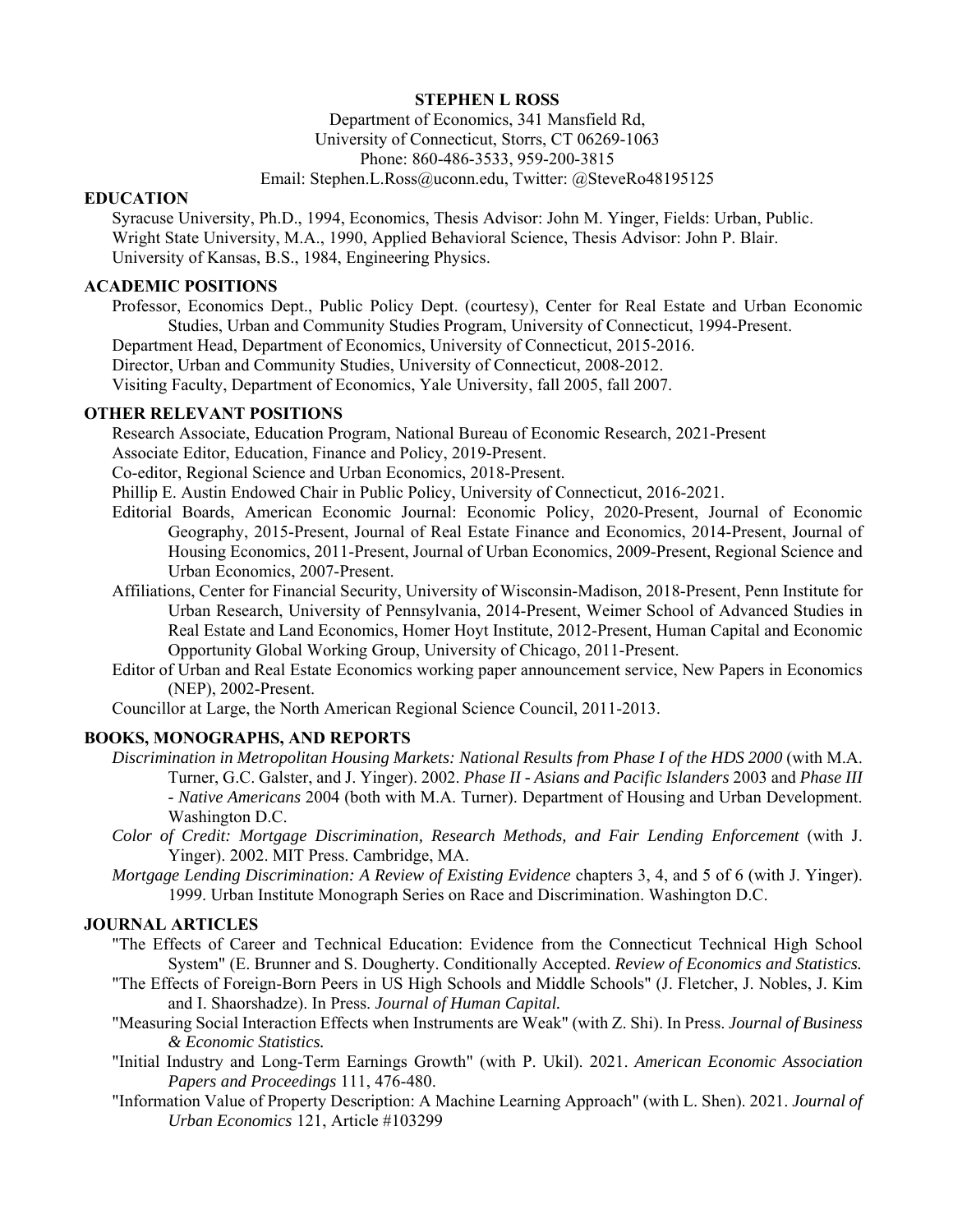### **JOURNAL ARTICLES**

- "The Determinants and Consequences of Friendship Composition" (with J. Fletcher and Y. Zhang). 2020. *Journal of Urban Economics* 116, Article #103241.
- "Partners in Crime" (with S. Billings and D. Deming). 2019. *American Economic Journal: Applied Economics* 11(1), 126-150.
- "Evidence and Actions on Mortgage Market Disparities: Research, Fair lending Enforcement and Consumer Protection" (with M. Courchane). 2019. *Housing Policy Debate* 29(5), 769-794.
- "Now You See Me, Now You Don't: The Geography of Police Stops" (with J. Kalinowski and M. Ross). 2019. *American Economic Association Papers and Proceedings* 109, 143-147.
- "Retail Agglomeration and Competition Externalities: Evidence from Openings and Closings of Multiline Department Stores in the U.S." (with J. Clapp and T. Zhao). 2019. *Journal of Business & Economic Statistics* 37(1), 81-96.
- "What Drives Racial and Ethnic Differences in High Cost Mortgages? The Role of High Risk Lenders" (with P. Bayer and F. Ferreira). 2018. *Review of Financial Studies* 31, 175–205.
- "Race-Specific Urban Wage Premia and the Black-White Wage Gap" (with E. Ananat and S. Fu). 2018. *Journal of Urban Economics* 108, 141-153.
- "The Housing and Educational Consequences of the School Choice Provisions of NCLB: Evidence from Charlotte, NC" (S. Billings and E. Brunner). 2018. *Review of Economics and Statistics* 100, 65-77.
- "Estimating the effects of friendship networks on health behaviors of adolescents" (with J. Fletcher). 2018. *Health Economics* 27, 1-34.
- "There's no place like home: Racial disparities in household formation in the 2000s" (with S. Newman and S. Holupka). 2018. *Journal of Housing Economics* 40, 142-156.
- "Race and the City" (with I.G. Ellen). 2018. *Journal of Housing Economics* 40, 1-5.
- "Measuring Trends in Discrimination with Field Experiment Data". 2017. Commentary in *Proceedings of the National Academy of Sciences* 114 (41), 10815-10817.
- "The Vulnerability of Minority Homeowners in the Housing Boom and Bust" (with P. Bayer and F. Ferreira). 2016. *American Economic Journal: Economic Policy* 8, 1-27.
- "Property taxation and support for public spending revisited: Renter illusion or high salience among owners?" (E. Brunner and R. Simonsen). 2015. *Regional Science and Urban Economics* 53, 38-49.
- "Accuracy and Efficiency in Simulating Equilibrium Land Use Patterns for Self-Organizing Cities" (with X. Dong). 2015. *Journal of Economic Geography* 15, 707-722.
- "Housing Discrimination among Available Housing Units in 2012: Do Paired Testing Studies understate Housing Discrimination?" (with R. Pitingolo). 2015. *Housing Policy Debate* 17, 61-85.
- "Do High School Peers Have Persistent Effects on College Attainment and Other Life Outcomes?" (with R. Bifulco, J. Fletcher and S. Oh). 2014. *Labour Economics* 29, 83-90.
- "Does less income mean less representation" (with E. Brunner and E. Washington). 2013. *American Economic Journal: Economic Policy* 5, 53-76.
- "Wage premia in employment clusters: How important is worker heterogeneity" (with S. Fu). 2013. *Journal of Labor Economics* 21, 271-304.
- "Bank capital requirements and capital structure" (with J. Harding and X. Liang). 2013. *Journal of Financial Services Research* 43, 127-148.
- "The impact of property disclosure laws on housing prices: Evidence from an Event Study using Propensity Scores" (with A. Nanda). 2012. *Journal of Real Estate Finance and Economics* 45, 88-109*.*
- "School quality and property values: Re-examining the boundary approach" (with P. Dhar). 2012. *Journal of Urban Economics* 71, 18-25.
- "Economics and ideology: Causal evidence of the impact of income on support for redistribution and other proposals" (with E. Brunner and E. Washington). 2011. *Review of Economics and Statistics* 93, 888- 906.
- "Understanding the foreclosure crisis" and "Decoding misperceptions: The role of underwriting and appropriate policy responses" (with K. Gerardi and P. Willen). 2011. *Journal of Policy, Analysis and Management*: Point-Counterpoint, 30, 382-388 & 396-398.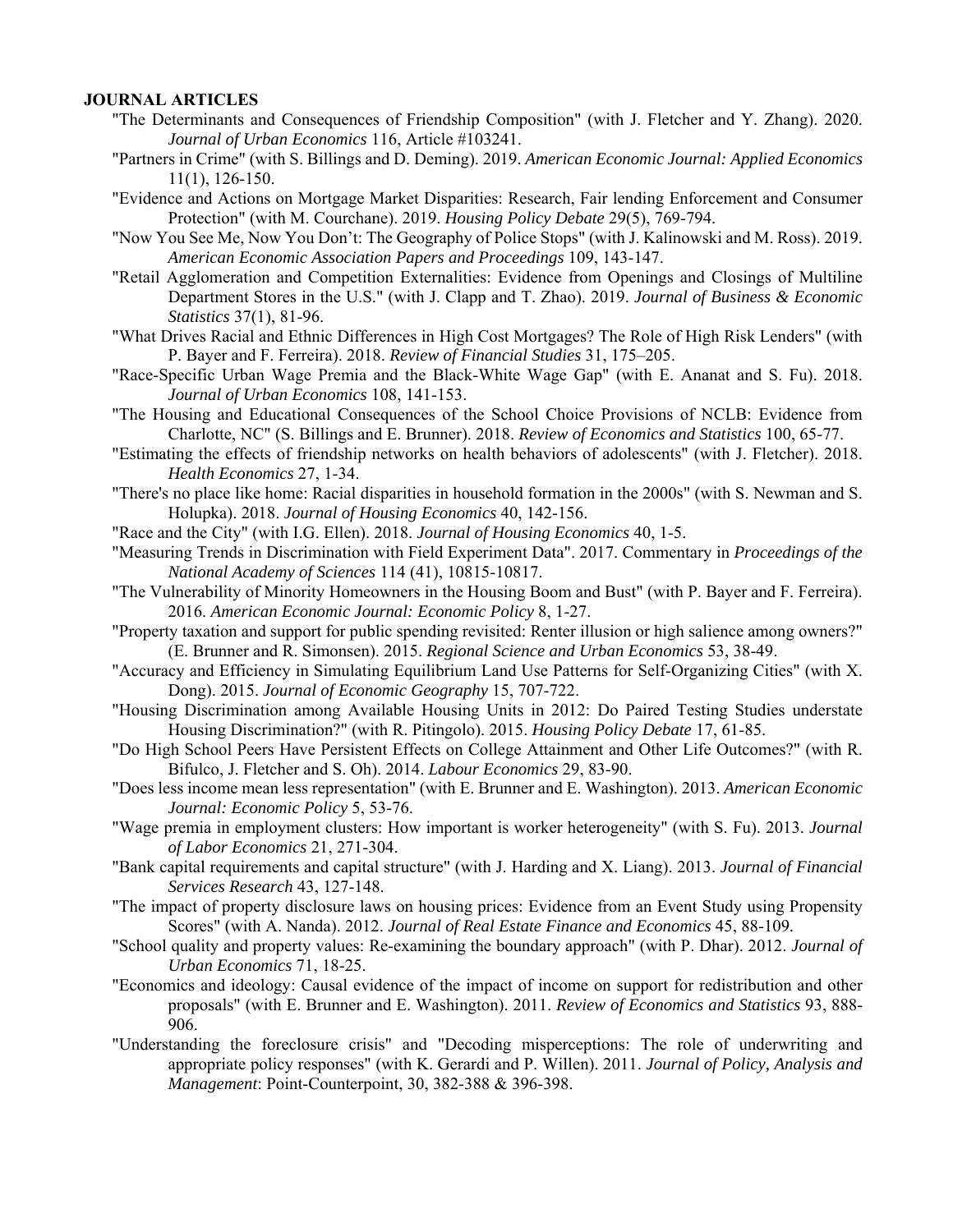### **JOURNAL ARTICLES**

- "The effect of classmate characteristics on individual outcomes: Evidence from the Add Health" (with B. Bifulco and J. Fletcher). 2011. *American Economic Journal: Economic Policy*, 3, 25-53.
- "Is the median voter decisive? Evidence from referenda voting patterns" (with E. Brunner). 2010. *Journal of Public Economics*, 94, 898-910.
- "Universal vouchers and racial and ethnic segregation" (with E. Brunner and J. Imazeki). 2010. *Review of Economics and Statistics*, 92, 912-927.
- "Regulation of Large Financial Institutions: Lessons from Corporate Finance Theory" (with J. Harding). 2010. *Connecticut Insurance Law Journal*, 16, 243-260.

https://ideas.repec.org/p/uct/uconnp/2009-29.html

- "The effect of public school choice on those left behind: Evidence from Durham, NC" (with B. Bifulco and H. Ladd). 2009. *Peabody Journal of Education*, 84, 130-149.
- "Public school choice and integration: Evidence from Durham, NC" (with B. Bifulco and H. Ladd). 2009. *Social Science Research*, 38, 78-85.
- "Place of work and place of residence: Informal hiring networks and labor market outcomes" (with P. Bayer and G. Topa). 2008. *Journal of Political Economy*, 116, 1150-1196.
- "Are shirking and liesure substitutable: An empirical test of efficiency wages based on urban economic theory" (with Y. Zenou). 2008. *Regional Science and Urban Economics*, 38, 498-517.
- "Mortgage lending in Chicago and Los Angeles: A paired testing study of the pre-application process" (with M. Turner, E. Godfrey, and R. Smith). 2008. *Journal of Urban Economics*, 63, 902-919.
- "Which school attributes matter? The influence of school district performance and demographic composition on property values" (with J. Clapp and A. Nanda). 2008. *Journal of Urban Economics*, 63, 451-466.
- "Community income distributions in a metropolitan area" (with C. deBartolome). 2007. *Journal of Urban Economics*, 61, 496-518.
- "Uncovering discrimination: A comparison of methods used by scholars and civil rights enforcement officials" (with J. Yinger). 2006. *American Law and Economics Review*, 8, 562-614.
- "Commentary on 'Exogenous Shocks and the Dynamics of City Growth: Evidence from New York' by A. Haughwout and B. Rabin". 2005. *Economic Policy Review* (Federal Reserve Bank of New York), 11 (2), 75-80.
- "Housing discrimination in metropolitan America: Explaining changes between 1989 and 2000" (with M. Turner). 2005. *Social Problems*, 52, 152-180.
- "Schools and housing markets: An examination of changes in school segregation and performance" (with J. Clapp). 2004. *The Economic Journal*, 114, F425-F440.
- "Whose in charge of the inner city: The conflict between efficiency and equity in the Design of a metropolitan area" (with C. deBartolome). 2004. *Journal of Urban Economics*, 56, 458-483.
- "Segregation and racial preferences: New theoretical and empirical approaches". 2004. *Annales d'Economie et Statistique*, 71/72, 143-172.
- "Racial bias in motor vehicle searches: Additional theory and evidence" (with D. Dharmapala). 2004. *Contributions to Economic Analysis and Policy*, 3, 1-21.
- "Redlining, the community reinvestment act, and private mortgage insurance" (with G. Tootell). 2004. *Journal of Urban Economics*, 55, 278-297.
- "Now you see it, now you don't: Why some homes are hidden from black buyers" (with J. Ondrich and J. Yinger). 2003. *Review of Economics and Statistics*, 85, 854-873.
- "Racial differences in homeownership: The effect of residential location" (with Y. Deng and S. Wacther). 2003. *Regional Science and Urban Economics*, 33, 517-556.
- "Equilibria with local governments and commuting: Income sorting v. income mixing" (with C. deBartolome). 2003*. Journal of Urban Economics*, 54, 1-20.
- "The geography of housing discrimination" (with J. Ondrich and J. Yinger). 2002. *Journal of Housing Research*, 12, 217-238.
- "Mortgage lending, sample selection, and default" 2000. *Real Estate Economics*, 28, 581-621.
- "How common is Housing Discrimination: Improving on Traditional Measures" (with J. Ondrich and J. Yinger). 2000. *Journal of Urban Economics*, 47, 470-500.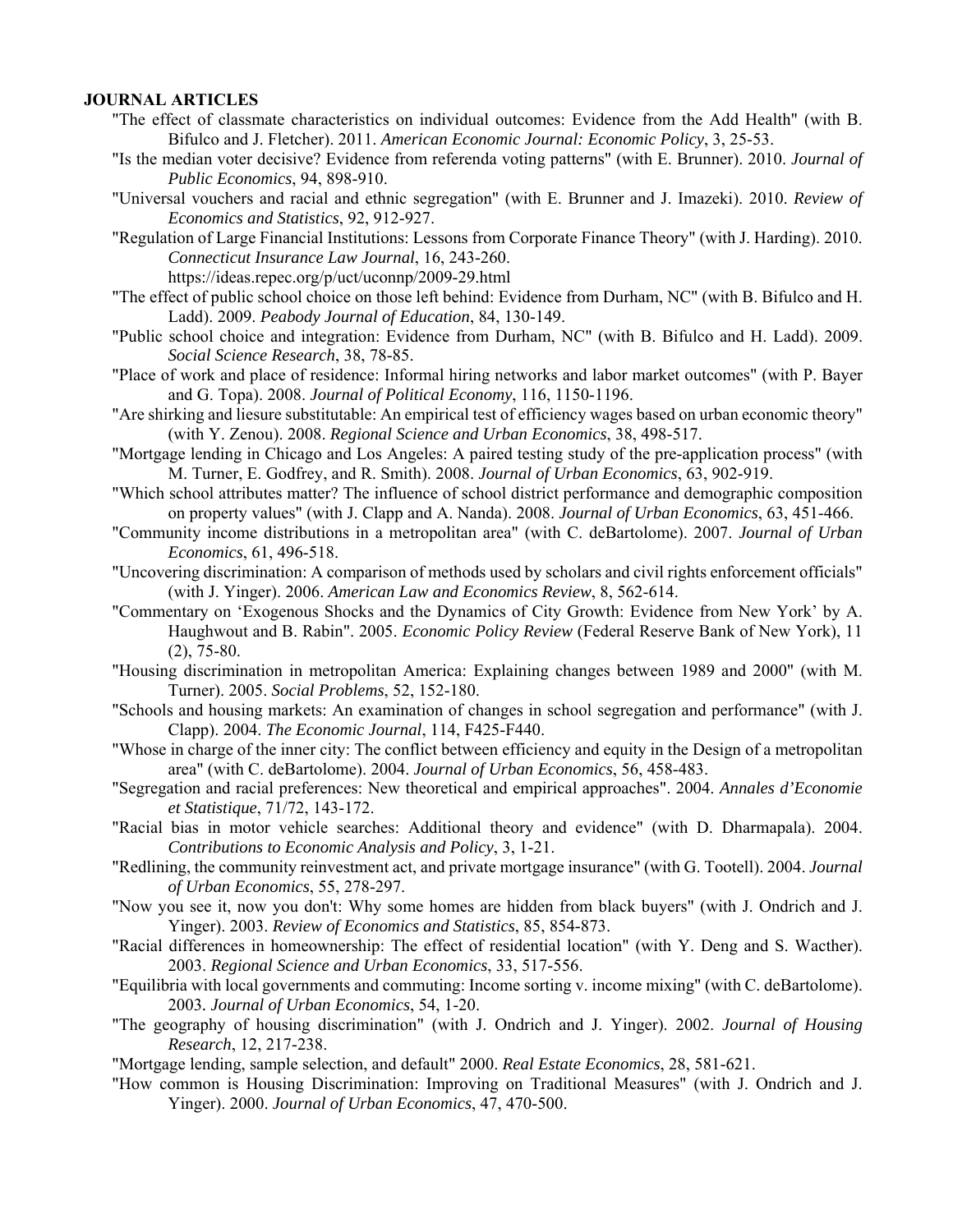## **JOURNAL ARTICLES**

- "Timing equilibria in an urban model" (with J. Yinger as second author). 2000. *Journal of Urban Economics*, 47, 390-413.
- "Selection bias in models of commuting time" (with T. Cooke). 1999. *Urban Studies*, 36, 1597-1611.
- "Commutes, neighborhood effects, and compensating differentials: Revisited" (with R. Petitte). 1999. *Journal of Urban Economics*, 46, 1-24.
- "Racial differences in residential and job mobility: Evidence concerning the spatial mismatch hypothesis". 1998. *Journal of Urban Economics*, 43, 112-136.
- "Mortgage lending discrimination and racial differences in loan default: A simulation approach". 1997. *Journal of Housing Research*, 8, 277-298.
- "The long-run effect of economic development policy on resident welfare in a perfectly competitive urban economy". 1996. *Journal of Urban Economics*, 40, 354-381.
- "Mortgage lending discrimination and racial differences in loan default". 1996. *Journal of Housing Research*, 7, 117-126.
- "Rejoinder to Berkovec, Canner, Gabriel, and Hannan" (with G. Galster and J. Yinger). 1996. *Cityscape: A Journal of Policy Development and Research*, 2, 55-58.
- "Flaws in the use of default rates in testing for mortgage lending discrimination". 1996. *Cityscape: A Journal of Policy Development and Research*, 2, 41-48.
- "A comparative static analysis of an open urban model with a full labor market and suburban employment" (with J. Yinger). 1995. *Regional Science and Urban Economics*, 25,575-605.
- "A CUMSUM test in the linear regressing model with serially correlated disturbances" (with C. Kao). 1995. *Econometric Reviews*, *14*, 331-346.

"Dimensions of urban structure: An example of construct validation". 1993. *Urban Studies*, 37, 1107-1126.

### **CHAPTERS, REVIEWS AND OTHER PUBLICATIONS**

"For male students, technical education in high school boosts earnings after graduation" (with E. Brunner and S. Dougherty). 2019. *The Conversation* September 30, 2019.

 https://theconversation.com/for-male-students-technical-education-in-high-school-boosts-earningsafter-graduation-123134

"The promise of career and technical education" (with E. Brunner and S. Dougherty). 2019. The Brown Center Chalkboard, Brookings Institution.

 https://www.brookings.edu/blog/brown-center-chalkboard/2019/09/20/the-promise-of-career-andtechnical-education

- "Policy Brief on Foreclosure Spillovers within broad Neighborhoods" (with W. Huang and A. Nelson). 2019. Center for Financial Security, University of Wisconsin Madison. Policy Brief 2019-2. https://centerforfinancialsecurity.files.wordpress.com/2019/01/foreclosure-spillovers-within-broadneighborhoods\_ross\_1.19.pdf
- "Neighborhoods Spillovers in Mortgage Foreclosure" (with W. Huang and A. Nelson). 2019. *VOX CEPR Policy Portal: Research-based policy analysis and commentary from leading economists*, Feb 1, 2019.
- "Policy Brief on Evidence and Actions on Mortgage Market Disparities" (with M. Courchane). 2019. Center for Financial Security, University of Wisconsin Madison. Policy Brief 2019-1. https://centerforfinancialsecurity.files.wordpress.com/2019/01/mortgage-market-disparities-policybrief\_1.19.pdf
- "Comment on 'On the Internal Structure of Cities'" (with X. Dong). 2017. On-line materials for *Econometrica*, The Econometric Society.

https://www.econometricsociety.org/publications/econometrica/2002/07/01/internal-structure-cities

- "Neighborhood Spillovers in Youth Crime: Are Social Interactions within Schools a Key Driver?" (with S. Billings and D. Deming). 2016. *VOX CEPR Policy Portal: Research-based policy analysis and commentary from leading economists*, July 11, 2016.
- "Segregation May Hurt Minorities, but Its Role in the Great Recession is Far Less Clear". 2016. *@FurmanCenterNYU's #TheDreamRevisited* 18, New York University, Feb 29, 2016. http://bit.ly/1RfHD1n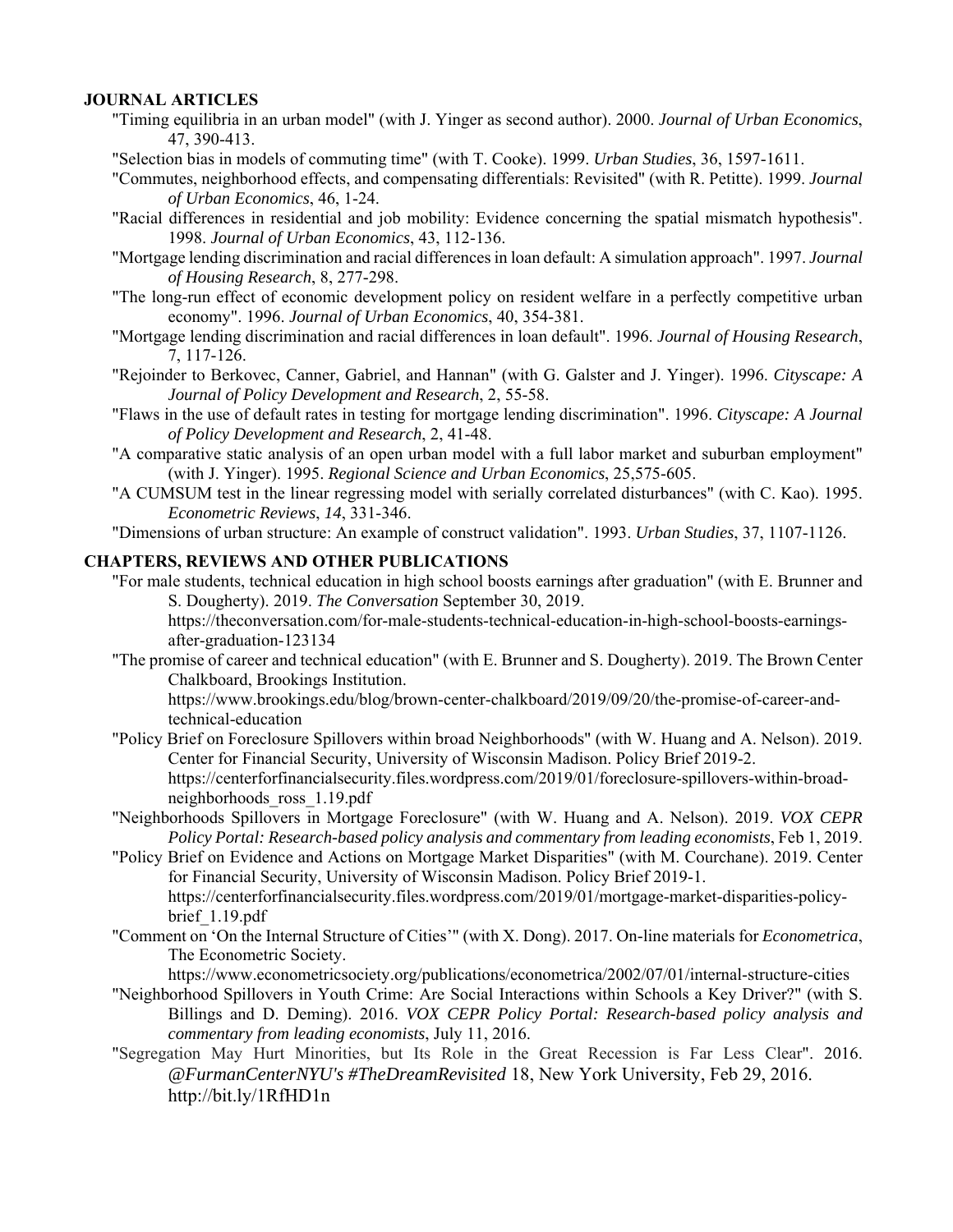## **CHAPTERS, REVIEWS AND OTHER PUBLICATIONS**

- "Change and persistence in the economic status of neighborhoods and cities" (with S. Rosenthal). 2015. In *The Handbook of Regional and Urban Economics, Vol 5* (Eds. G. Duranton, V. Henderson, W. Strange). Elsevier Science/North Holland.
- http://real.wharton.upenn.edu/~duranton/Duranton\_Papers/Handbook/Cycles\_and\_persistence\_in\_the\_econo mics status of neighborhoods and cities.pdf
- "A novel explanation for the black-white wage gap: Productivity spillovers require social interactions between workers". 2015. *VOX CEPR Policy Portal: Research-based policy analysis and commentary from leading economists*, Jun 28, 2015.
- "Race, Mortgage Lending and the Price of Credit" (with P. Bayer and F. Ferreira). 2014. NBER Working Paper #20762.
- "Minority mortgage market experiences leading up to and during the Financial Crisis". 2014. *VOX CEPR Policy Portal: Research-based policy analysis and commentary from leading economists*, Aug 22, 2014.
- "Book review of 'Lectures on Urban Economics' by Jan K Brueckner". 2013. *Journal of Economic Geography*, 13, 535-536.
- "Peer effects: Friendships and adolescent outcomes" (with J. Fletcher). 2013. *VOX CEPR Policy Portal: Research-based policy analysis and commentary from leading economists*, Nov 3, 2013*.*
- "Social interactions within cities: Neighborhood environments and peer relationships". 2011. In *Handbook of Urban Economics and Planning* (Eds. N. Brooks, K. Donaghy, G. Knapp). Oxford University Press. https://ideas.repec.org/p/uct/uconnp/2009-31.html
- "Book review of 'Housing Markets and the Economy: Risk, Regulation and Policy' by E.L. Glaeser and J. M. Quigley". 2010. Housing Studies, 25, 585-586.
- "Understanding Racial Segregation: What is Known about the Effect of Housing Discrimination" 2010. In *Neighborhood and Life Changes: How Place Matters in Modern American?* (Eds. H. Newburger, E.L Birch, S.M. Wacther). University of Pennsylvania Press. https://ideas.repec.org/p/uct/uconnp/2008-15.html
- "The Race to the Suburb: The Location of the Poor in a Metropolitan Area" (with C. de Bartolome). 2008. University of Connecticut Working Paper 2002-02
- "Book review of 'Brookings-Wharton Papers on Urban Affairs 2006' by G. Burtless and J.R. Pack". 2008. Journal of Regional Science, 48, 456-457.
- "Housing discrimination in metropolitan American: Unequal treatment of African Americans, Hispanics, Asians, and Native Americans" (with M. Turner and T. Richardson). 2007. In Fragile Rights within Cities: Government, Housing, and Fairness (Ed. J. Goering). Rowman & Littlefield.
- "Fair housing enforcement and changes in discrimination between 1989 and 2000" (with G. Galster). 2007. In Fragile Rights within Cities: Government, Housing, and Fairness (Ed. J. Goering). Rowman & Littlefield.
	- https://ideas.repec.org/p/uct/uconnp/2005-16.html
- "Identifying individual and group effects in the presence of sorting: A neighborhood effects application" (with P. Bayer). 2006. NBER Working Paper #12211.
- "Book review of 'Credit to the community: Community reinvestment and housing policy in the United States' by D. Immergluck" 2005. Journal of Planning Education and Research, 24, 459-460.
- "Racial discrimination in the search for housing" (with M. Turner). 2005. In *The Geography of Opportunity: Race and Housing Choice in Metropolitan America* (Ed. X. Briggs). Washington, D.C.: Brookings Institute Press.
- "What Is Known about Testing for Discrimination: Lessons Learned by Comparing across Different Markets". 2003. Paper commissioned by the National Resource Council Panel on Methods for Assessing Discrimination.

https://ideas.repec.org/p/uct/uconnp/2003-21.html

"Other things being equal: A paired testing study of discrimination in mortgage lending" (with M. Turner, E. Godfrey, and R. Smith). 2003*. Proceedings of the Joint Statistical Meetings, Business and Economics Statistics Section (CD-Rom)*. American Statistical Association. Alexandria, VA.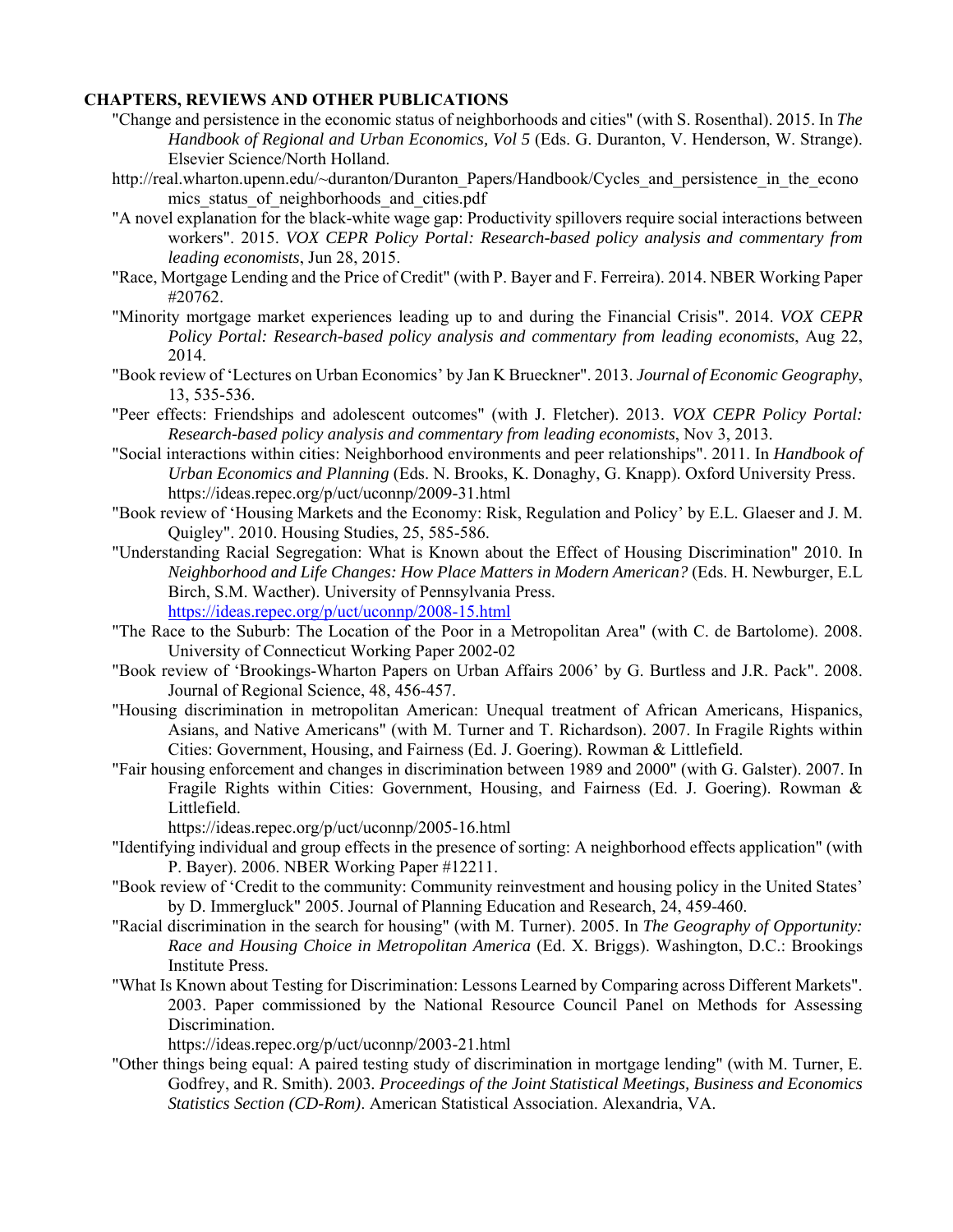# **CHAPTERS, REVIEWS AND OTHER PUBLICATIONS**

"Paired Testing and the 2000 Housing Discrimination Study". 2002. In *Measuring Housing Discrimination in a National Study: Report of a Workshop* (Authors S. Feinberg and A.W. Foster). National Resource Council. National Academy.

http://books.nap.edu/openbook.php?isbn=0309083257&page=49

- "Sorting and voting: A review of the literature on urban public finance" (with J. Yinger). 1999. In *The Handbook of Regional and Urban Economics, Volume 3: Applied Urban Economics* (Eds. P. Cheshire and E.S. Mills). Elsevier Science/North Holland.
- "Flaws in the use of default rates in testing for mortgage lending discrimination" [Reprint]. 1996. In *Mortgage Lending, Racial Discrimination and Federal Policy* (ed. J. Goering and R. Weink). Urban Institute Press**.**

# **PAPERS IN PROGRESS**

- "Documenting Loss Aversion using Evidence of Round Number Bias" (T. Zhou). HCEO Working Paper 2020- 079.
- "Negative Externalities and Real Asset Prices: Closing of Stapleton Airport in Denver and Effect on Nearby Housing Markets" (with J. Cohen, C. Coughlin and J. Crews). Federal Reserve Bank of St. Louis Working Paper 2019-027A.
- "Addressing Seasonality in Veil of Darkness Tests for Discrimination" (with J. Kalinowski and M. Ross). HCEO Working Paper 2019-028
- "Initial industry choice and long-term earnings growth" (with P. Ukil).
- "The Effects of Career and Technical Education: Evidence from the Connecticut Technical High School System" (with E. Brunner and S. Dougherty).
- "The Returns to Ability and Experience in High School Labor Markets: Revisiting Evidence on Employer Learning and Statistical Discrimination " (with X. Li). HCEO Working Paper 2019-002
- "College Grades and Gender Differences in Persistence in STEM" (with T. Bar).
- "Class Size and the Gender Gap in STEM Fields" (with T. Bar).
- "Veil of Darkness Tests for Racial Profiling in Traffic Stops when Minority Motorists Respond to Visibility" (J. Kalinowski and M. Ross). HCEO Working Paper 2017-17.
- "Foreclosure Spillovers in Broad Neighborhoods" (with W. Huang and A. Nelson). HCEO Working paper 2018-096.
- "Classroom Peer Effects and Teachers: Evidence from Quasi-random Assignment in a Chinese Middle School" (L. He) HCEO Working Paper 2017-014.
- "High Cost Lending and the Geographic Concentration of Foreclosures" (with F. Ferreira and Y. Wang).
- "The Effects of Negative Equity on Children's Educational Outcomes" (V. Been, D. Figlio, I. Ellen, A. Nelson, A. Schwartz, L. Stiefel).

# **COMPLETED STUDENTS**

Xizi Li, Dissertation: Three Essays on the Role of Imperfect Information in the Labor Market (2021).

- Patralekha Ukil, Dissertation: Three Essays on the Effects of Negative Economic Shocks (2020). San Jose State University.
- Tian Lou, Dissertation: Three Papers on Social Interactions and Labor Market Outcomes (2017). Postdoctoral Fellowship, Ohio State University.
- Yuan Wang, Dissertation: Housing Markets and Risk (2015). FreddieMac.
- Weiran Huang, Dissertation: Housing Price Dynamics and their Effects (2014). Department of Finance, City of New York.
- Shen Jin, Dissertation: Three essays on the Consolidation of the U.S. banking industry (2013). Shanghai Futures Exchange.
- Xiaofang Dong (Southwestern University of Economics and Finance Advised jointly with S. Fu), Dissertation: Entrepreneurship, Firm life cycle, and Agglomeration Economics (2012), Xiamen University, China.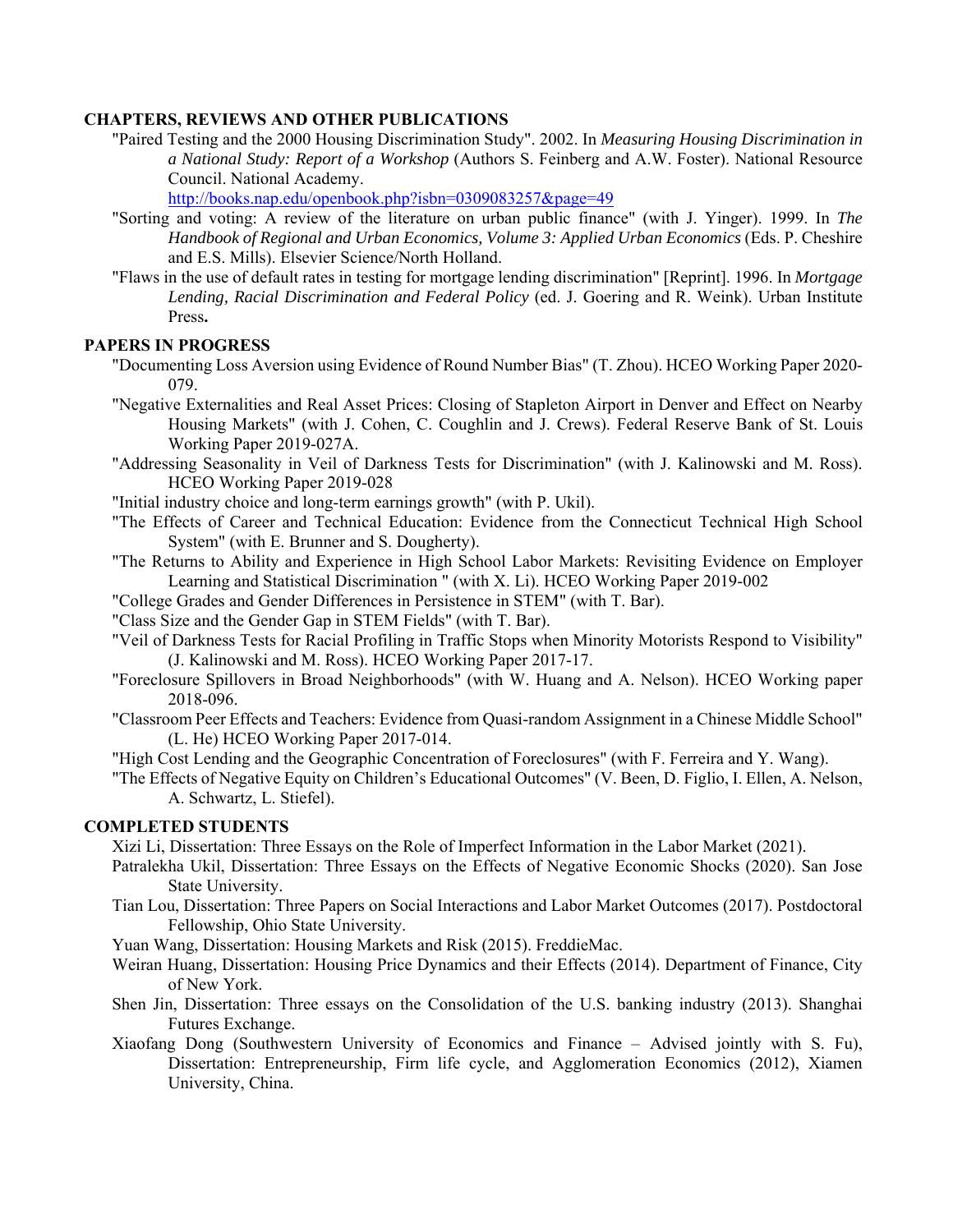# **COMPLETED STUDENTS**

- Ranjini Neogi, Dissertation: Housing Affordability and Regulation (2012), Visiting Professor Galgotias University.
- Xiaoming Li, Dissertation: Essays on the Evolution of Housing and Mortgage Markets (2011), Wells Fargo.

Paramita Dhar, Dissertation: Essays on Housing Markets (2011), Central Connecticut State University.

- Biplab Ghosh (Advised jointly with D. Dharmapala), Dissertation: Asymmetric Information and Asset Price Volatility (2009), CoreLogic Inc.
- Xiaozhong Liang, Dissertation: Three Essays on the Capital Structure and Risk Management of Banks (2006), State Street Bank.
- Anupam Nanda, Dissertation: Three Essays on the Determinants of Housing Prices (2006), University of Reading, England.
- Shihe Fu (Boston College Advised jointly with R. Arnott), Dissertation: Essays on Urban Agglomeration Economies (2005), Southwest University of Economics and Finance, China.
- AKM Rezaul Hossain, Dissertation: Essays on the Community Reinvestment Act (CRA), information externalities and credit rationing (2004), Mount Saint Mary College.
- Pappe Ngom (Advised jointly with A. Minkler), Dissertation: The role of individual social capital in occupational choice and earnings (2003), Mercer Management Consulting.
- Ali Ozdemir, Dissertation: Essays on the determinants of taxation and government expenditures in small open economies (2002), Balikesir University, Turkey.
- Ryan Petitte (deceased), Dissertation: Essays in urban transportation economics (2000), U.S. Government Accounting Office.

# **AWARDS, HONORS, GRANTS AND CONTRACTS**

- Co-Principle Investigator on a grant from the Institute for Education Sciences on the Long Run Follow-up of the Impact of Attending a Career Technical High School on College Completion and Labor Market Earnings, 2016-2021 (\$500,000 subgrant from Vanderbilt University w/ E. Brunner).
- American Economics Association Research Highlights on Partners in Crime (w/ S. Billings and D. Deming) published on February 11, 2019.

https://www.aeaweb.org/research/same-school-social-impact-partners-in-crime

- Co-Principle Investigator on a grant from the Smith Richardson Foundation on the Causal Impact of Attending a Career Technical High School on Labor Market Outcomes, 2018-2021 (\$190,000 w/ S. Dougherty and E. Brunner).
- Visiting Scholar, Federal Reserve Bank of Cleveland (June 12-14, 2018).
- Co-Principle Investigator on a grant from the National Institute for Occupational Safety and Health on the University of Connecticut Study on Aging, Musculoskeletal Disorders and Work Capacity, 2017-2020 (\$50,000 subgrant from the University of Connecticut Health Center).
- Co-Principle Investigator on a grant from the Institute for Education Sciences on the Causal Impact of Attending a Career Technical High School on Student Achievement, High School Graduation and College Enrollment, 2016-2021 (\$700,000 w/ S. Dougherty and E. Brunner).
- Research Spotlight on Endogenous Driving Behavior in Veil of Darkness Tests for Racial Profiling by Human Capital and Economic Opportunity Working Group, University of Chicago (April 4, 2017). https://hceconomics.uchicago.edu/news/research-spotlight-endogenous-driving-behavior-veildarkness-tests-racial-profiling
- Co-Principle Investigator on a grant from the WT Grant Foundation on Understanding the Determinants and Consequences of Social Networks Among Immigrant Children and Adolescents, 2015-2017 (\$90,000 subgrant from the University of Wisconsin).
- Co-Principle Investigator on a contract from the Connecticut State Department of Education on Estimating School Choice in a Regional System of Magnet Schools, 2014-Present (\$70,000).
- Consultant on Urban Institute's Housing Market Discrimination on the Basis of Source of Income Study (2014- Present).

Visiting Scholar, Federal Reserve Bank of Cleveland (June 2-5, 2014).

Consultant for K&L Gates on US DOJ Pattern and Practice Lawsuit against a Major U.S. Lender (2012-2014).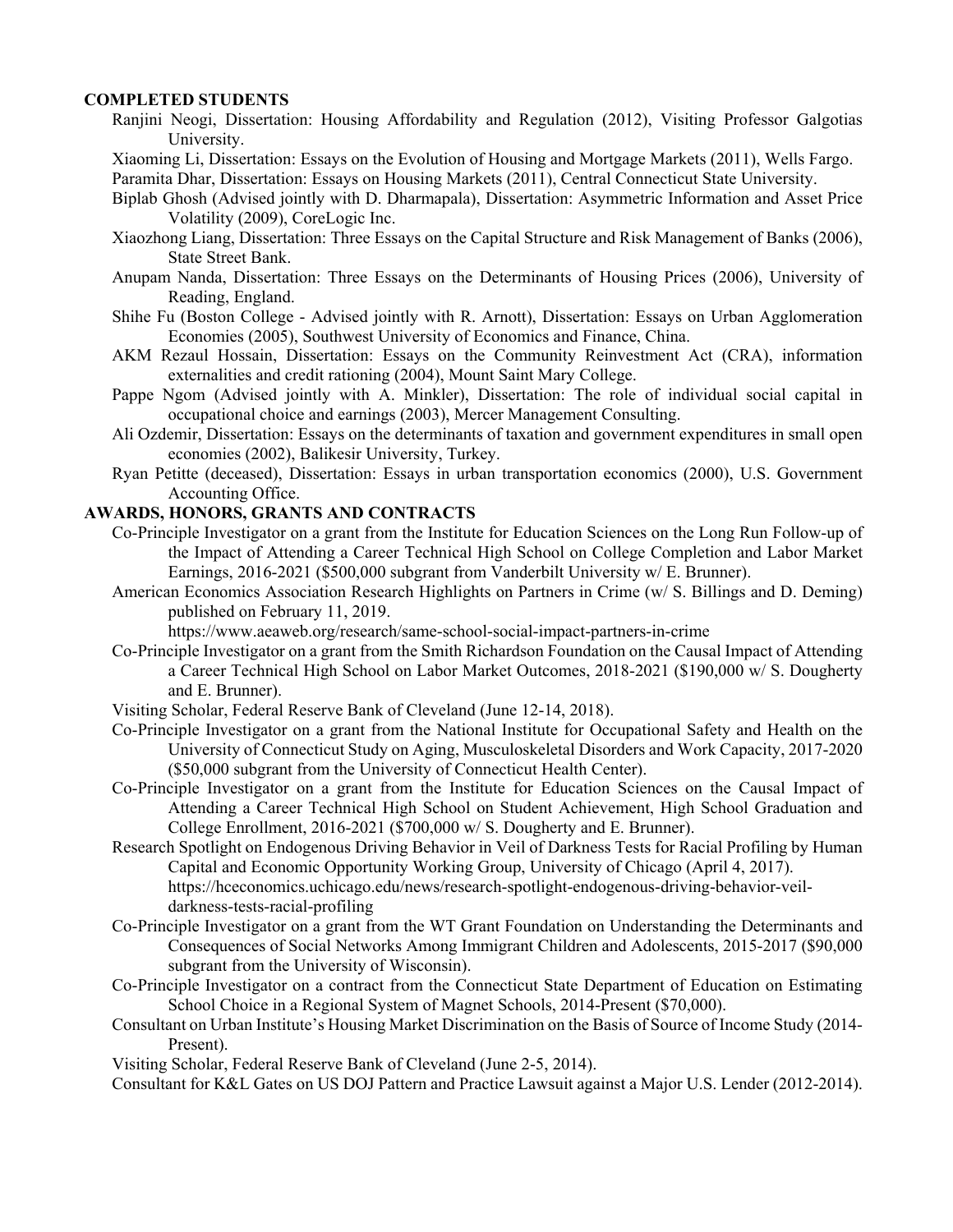# **AWARDS, HONORS, GRANTS AND CONTRACTS**

- Co-Principle Investigator on a grant from the National Institute of Child Health and Development on Estimating the Casual Effects of Social Networks on Health Behaviors, 2011-2013 (\$80,000 subgrant Yale University).
- Co-Principle Investigator on a grant from the MacArthur Foundation on the Effects of Housing Instability on Children's Education Outcomes, 2011-2013 (\$120,000 subgrant New York University).
- Principle Investigator on a grant from the Ford Foundation on Assessing Racial, Ethnic and Neighborhood Differences in Loan Pricing and Performance: An Experian-Home Mortgage Disclosure Act Data Match Project, 2008-2010 (\$200,000).
- University of Connecticut College of Liberal Arts and Sciences Research Award Social Sciences Division 2009 (inaugural year).
- Consultant on the National Consumer Law Center's grant from the Ford Foundation to Create a Predatory Lending Database, 2004-2008.

Consultant on the New York State Attorney General's Office Fair Lending Investigation, 2005-2007.

- Principle Investigator on a grant from the Department of Housing and Urban Development to study Urban Unemployment and Residential Location Choice, 2004-2005 (\$40,000).
- University of Connecticut, Chancellor's Fellowship recipient, Academic Year 2003-04.
- Research Director on the 2000 Housing Discrimination Study for the Department of Housing and Urban Development (C-OPC-21304), 1999-2003 (\$220,000 subgrant Urban Institute).
- Consultant for FannieMae to Review and Evaluate Policies on Predatory Lending, 2002-2003.
- Commission of paper for the National Resource Council Panel on Methods for Assessing Discrimination (Summer 2002).
- Post-doctoral Honoree at the Weimer School of Advanced Studies in Real Estate and Land Economics, 2001.

Consulting Investigator on Syracuse University's Center for Policy Research grant from the Ford Foundation to study explanations for large racial difference in mortgage underwriting, 2000.

- Consultant on Abt Associate's Fair Lending Analysis of Government Sponsored Enterprises project for the Department of Housing and Urban Development (C-OPC-18582), 1999-2000.
- Consultant on the Urban Institute's Mortgage Testing Pilot Program for the Department of Housing and Urban Development (C-OPC-18572), 1999-2000.
- Investigator on Syracuse University's Center for Policy Research grant from the Fannie Mae Foundation to study the causes of housing discrimination, 1998-1999.
- Consultant on the Urban Institute's What We Know About Mortgage Lending Discrimination project for the Department of Housing and Urban Development (C-OPC-05929), 1998.

American Real Estate and Urban Economics Association Dissertation Award, 1995.

Syracuse University Fellowship, 1990-1994.

# **PROFESSIONAL ACTIVITIES**

Member Universal Basic Income Pilot Study Working Group. 2021-Present. City of Hartford.

- Organized session on Long-Term Effects of Early Life Outcomes at the 2020 American Economic Association Annual Meetings, Virtual (Jan 3-5, 2021), participants: Jaime Arellano-Bover, Ashna Aurora, David Autor, Leonard Goff, John C. Haltiwanger, Jonas Hjort, Adriana Lleras-Muney, Hannes Schwandt, Patralekha Ukil, Till Von Wachter, Abigail Wozniak.
- Organized session on Career, Technical and Vocational Education at the 2020 American Economic Association Annual Meetings, Virtual (Jan 3-5, 2021), participants: Marianne Bertrand, Eric Brunner, Shawn Dougherty, Eric Hanushek, Caroline Hoxby, James Kemple, Brian Jacob, Magne Mogstad, Jack Mountjoy, Michael Ricks, Mikko Silliman, Rebecca Unterman, Hanna Virtanen.
- Panelist, Bouncing Forward from the Pandemic: Economic Disparities, School, Childcare, and Residential Integration, Capitol Region Council of Governments, State of Connecticut (Oct 15, 2020). https://kaltura.uconn.edu/media/October+15%2C2020+Bounce+ForwardA+Bouncing+Forward+fro m+the+PandemicA+Economic+Disparities%2C+School%2C+Childcare%2C+and+Residential+Inte gration/1\_3tm63n59

Chair Best Student Prize Jury, On-line Urban Economics Association Meetings (Oct 15-17, 2020).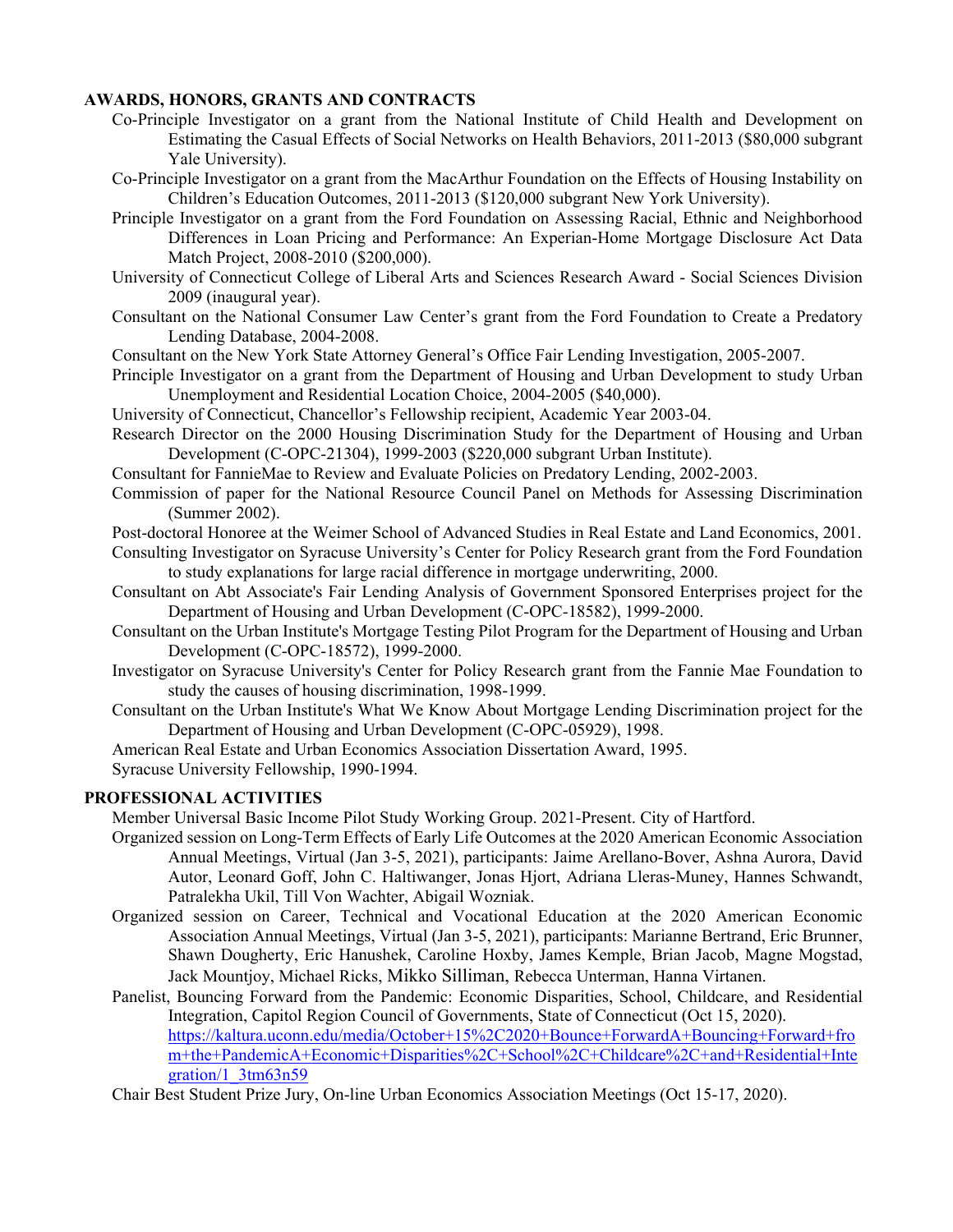## **PROFESSIONAL ACTIVITIES**

- Mentoring at the Committee on the Status of Women in the Economics Profession AEA Junior Faculty Mentoring Breakfast (Jan 5, 2020).
- Organize Women in Real Estate Network AREUEA Junior Faculty Mentoring Reception, San Deigo, CA (Jan 4, 2020).
- Chair Best Student Prize Jury, Urban Economics Association, Philadelphia, PA (Oct 11-12, 2019).
- Mentoring at the Women in Real Estate Network AREUEA Junior Faculty Mentoring Reception (Jan 5, 2019).
- Organize and Chair Session on Race and Policing at the 2019 American Economics Association Annual Meetings, Atlanta, GA (Jan 4-6, 2019), participants: J. Doleac, W. Horace, F. Goncalves, J. Grogger, J. Kalinowski, J. McDonald, S. Rohlin, M. Ross, E. Weisburst.
- Mentoring at the Committee on the Status of Women in the Economics Profession AEA Junior Faculty Mentoring Breakfast (Jan 4, 2019).
- Chair Session on Gentrification at the 2019 American Real Estate and Urban Economics Association Annual Meetings, Atlanta, GA (Jan 4-6, 2019), participants: Q. Brummet, P. Carrillo, M. Goodnature, J. Handbury, D. Hartley, D. Reed, A. Ross, J. Rothbaum, Y. Su, L. Taylor.
- NIMBY Panel Discussion for the 75<sup>th</sup> Anniversary of the Connecticut Commission on Human Rights and Opportunities, Legislative Office Building (Oct 22, 2018).
- Best Student Prize Jury, Urban Economics Association, New York, NY (Oct 12-13, 2018).
- Program Committee for the 2019 American Real Estate and Urban Economics Association Annual Meetings, Atlanta, GA (Jan 4-6, 2019).
- Panelist on Mortgage Lending Discrimination at the Symposium on Fair Housing Federal Reserve Bank of Philadelphia (May 17, 2018).
- Guest editor for "The Rainbow of Credit: Homosexuality Inference, Lending Practices, and Two-sided Spillover Effect" in *Proceedings of the National Academy of Sciences*, In Press.
- Guest editor special issue Race and the City in *Journal of Housing Economics* 39 (2), 2018.
- Chaired Open Forum on Dodd-Frank and Consumer Finance Protection Bureau at The New England Mortgage Expo. Mohegan Sun, CT (Jan 12, 2018).
- Mentoring at the Women in Real Estate Network AREUEA Junior Faculty Mentoring Session (Jan 6, 2018).
- Chair Session on Education and Homeownership at the 2018 American Real Estate and Urban Economics Association Annual Meetings, Philadelphia, PA (Jan 5-7, 2018), participants: E. Anenberg, S. Argarwal, E. Brunner, Y. Chen, J. Choi, R. Diamond, R. Fuss, R. Green, E. Noh, O. Lerbs, J. Li, C. Liu, P. Smith, Y. Tan, M. Wong.
- Interview on All Things Considered (National Public Radio) on housing discrimination against Hispanics (November, 2017).
- Advisor on the Connecticut Fair Housing Center's Fair Lending Project (2016)
- Panelist on Homeownership and Mortgage Experiences at the Saint Louis Federal Reserve Bank Conference Does College Level the Playing Field (May 25-26, 2016).
- Advisory Panel Member, Moving To Work Demonstration Project, Urban Institute (2016-2018).
- Keynote Address at the Dallas Federal Reserve Conference Intent vs. Impact: Evaluating Individual- and Community-Based Programs on "Minority Borrowers, Subprime Lending and Foreclosures During the Financial Crisis" (Nov 16-17, 2015).
- Advisory Panel Member, Housing Market Discrimination on the Basis of Source of Income, Urban Institute (2014-2017).
- Chair Session on Neighborhoods, Amenities and Education at the 2014 American Real Estate and Urban Economics Association Annual Meetings, Philadelphia, PA (Jan 3-5, 2014), participants: R. Diamond, G. Fack, E. Patacchini, A. Schwartz, J. Schuetz, S. Leguizamon, A. Mayer, M. Ruther.
- Program Committee for the 2014 American Real Estate and Urban Economics Association Annual Meetings, Philadelphia, PA (Jan 3-5, 2014).
- Organized Session on Labor Market Networks at the 2013 American Economics Association Meetings in San Diego, CA (Jan.4-6, 2013), participants: E. Ananat, P. Bayer, L. Beaman, G. Dahl, S. Fu, J. Goldberg, J. Hellerstein, N. Keleher, M. Kutzbach, K. Lang, K. Loken, J. Magruder, M. Mogstad, D. Neumark, G. Topa.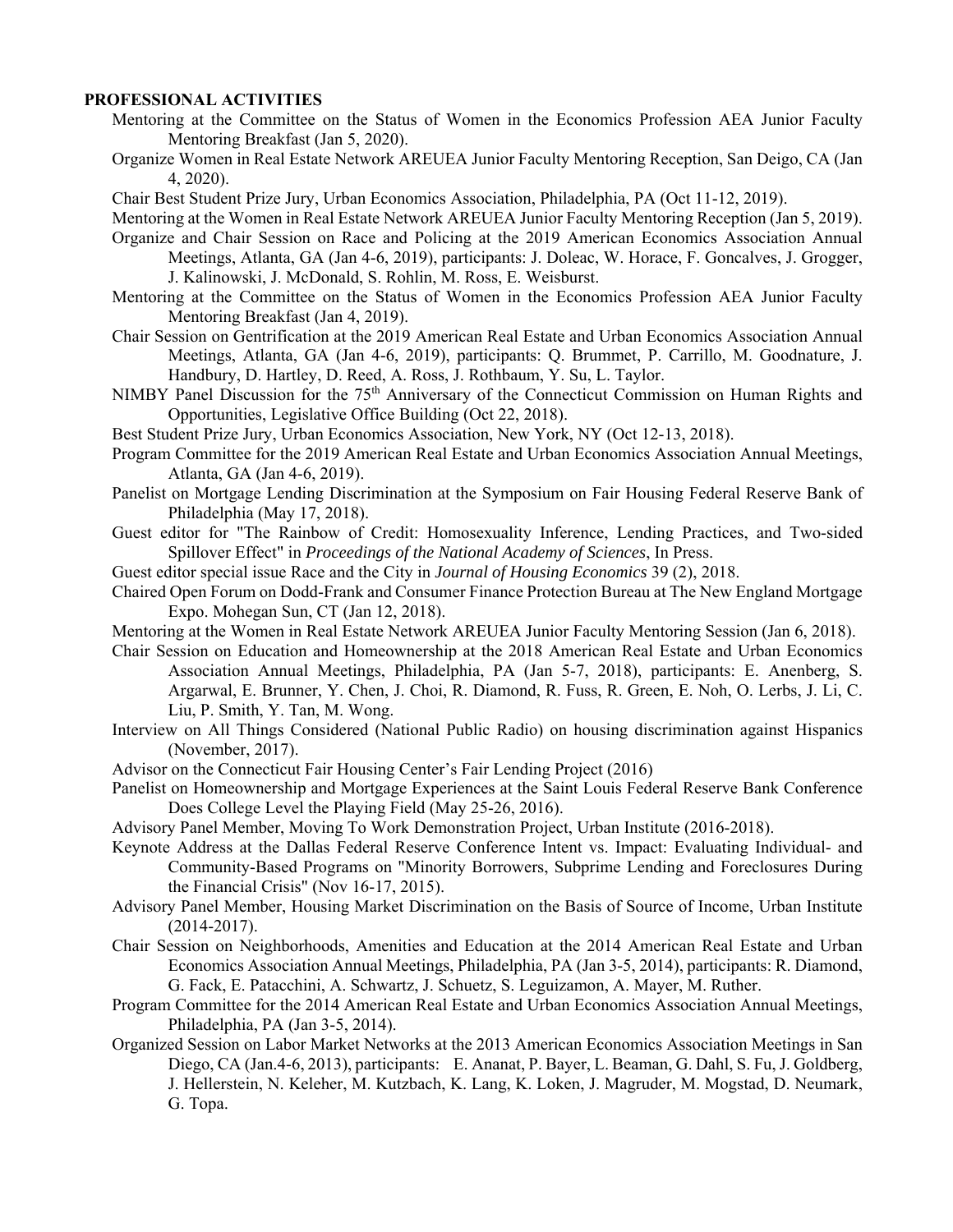## **PROFESSIONAL ACTIVITIES**

- Panelist for the University of Connecticut Department of Economics Panel on Ways out of this Mess (Nov 16, 2011).
- Advisory Panel Member, National Metropolitan Rental and Sales Housing Market Discrimination Study, Urban Institute (2011-2014).
- Interview on WNPR (Hartford, CT) on the subprime crisis and the remediation of mortgage delinquencies (July, 2009).
- Chair session on Minorities and Segregation at the 2009 Society of Labor Economists meetings in Cambridge, MA (May 8-9, 2009), participants: S. Burgess, R. Caldwell, J. Cooley, E. Greaves, H. Gronqvist.
- Commentator for the University of Connecticut School of Law Conference on Remaking Financial Services Regulation (April 17, 2009).
- Solicited input to the Government Accountability Office's review of the fair lending enforcement activities of federal regulators including review of the Interagency Fair lending Examination Procedures. (April 2009).
- Panelist for the University of Connecticut School of Social Work Panel on Predatory Lending (March 17, 2009).
- Member, Anti-Predatory Lending Task Force, State of Connecticut, 2006-2008.
- Panelist for analyzing the Presidential Debates for the Hartford Courant (September-October 2008).
- Panelist at the University of Connecticut's Forum on Explaining the Financial Meltdown: A Public Discussion (September 30, 2008).
- Testimony on Subprime Lending Regulation before the Joint Banking Committee Hearing of the State of Connecticut Legislature (February 28, 2008).
- Presentation on Subprime Crisis to the Metro Hartford Alliance Economic Development Council (February 27, 2008).
- Panelist at the University of Connecticut's Black Law Students Association's symposium entitled Affordable & Fair Housing: Reality or Another American Dream? (February 22, 2008).
- Op-Ed "How to Cushion Loan Crisis Shock" Hartford Courant. (January 24, 2008).
- Organized Session on Wages and Agglomeration at the 2008 American Economics Association Meetings in Philadelphia, PA (Jan.7-9, 2008), participants M. Bacolod, D. Black, B. Blum, P. Combes, G. Duranton, S. Fu, E. Glaeser, G. Laurent, J. Rebitzer, S. Rosenthal, S. Ross, W. Strange.
- Chair session on Local Taxation and Public Goods at the 2007 North American Meetings of the Regional Science Association International, Savannah, GA (Nov. 7-10, 2007) participants E. Johnson, T. Lyytikainen, S. Ross.
- Organized Session on School Segregation: Policy and Effects (w/ B. Bifulco) at the 2007 Fall meetings of the Association for Public Policy and Management in Washington D.C. (Nov. 8-10, 2007), participants B. Bifulco, J. Cooley, H. Ladd, E. Lewis, J. Ludwig, B. Lutz, J. Vigdor.
- Panelist at the 2005 "Predatory Home Lending: Moving Towards Legal and Policy Solutions" John Marshall Law School, Chicago, IL (September 9-10, 2005).
- Panelist at a Public Forum on "Education and Housing: The Missing Link " on March 22, 2005 sponsored by Partnership for Strong Communities at The Lyceum, Hartford, CT.
- Address at the 2005 Fair Housing Training Session sponsored by the Anti-Discrimination Center of Metro New York and held at Fordham Law School (March 18, 2005).
- Panelist on "Fairness in Housing and Mortgage Lending" at the 6th Annual Berkeley Conference on Housing and Urban Policy (March 11, 2005).
- Organized and Chaired Session on Social Interactions at the 2005 American Economics Association Meetings in Philadelphia, PA (Jan.7-9, 2005), participants P. Arcidiacono, P. Bayer, K. Lang, S. Rosenthal, S. Ross, G. Topa, J. Vigdor, B. Weinberg.
- Organized Session (w/ I. Ellen) on Causes and Consequences of Housing Segregation at the Fall meetings of the Association for Public Policy and Management in Atlanta, GA (Oct. 28-30, 2004), participants I. Ellen, M. Fischer, P. Jargowsky, J. Logan, S. Ross, P. Tegeler, J. Vigdor.
- Keynote address at the Colorado Fair Housing Summit on "The 2000 Housing Discrimination Study" (March 31-April 1, 2004).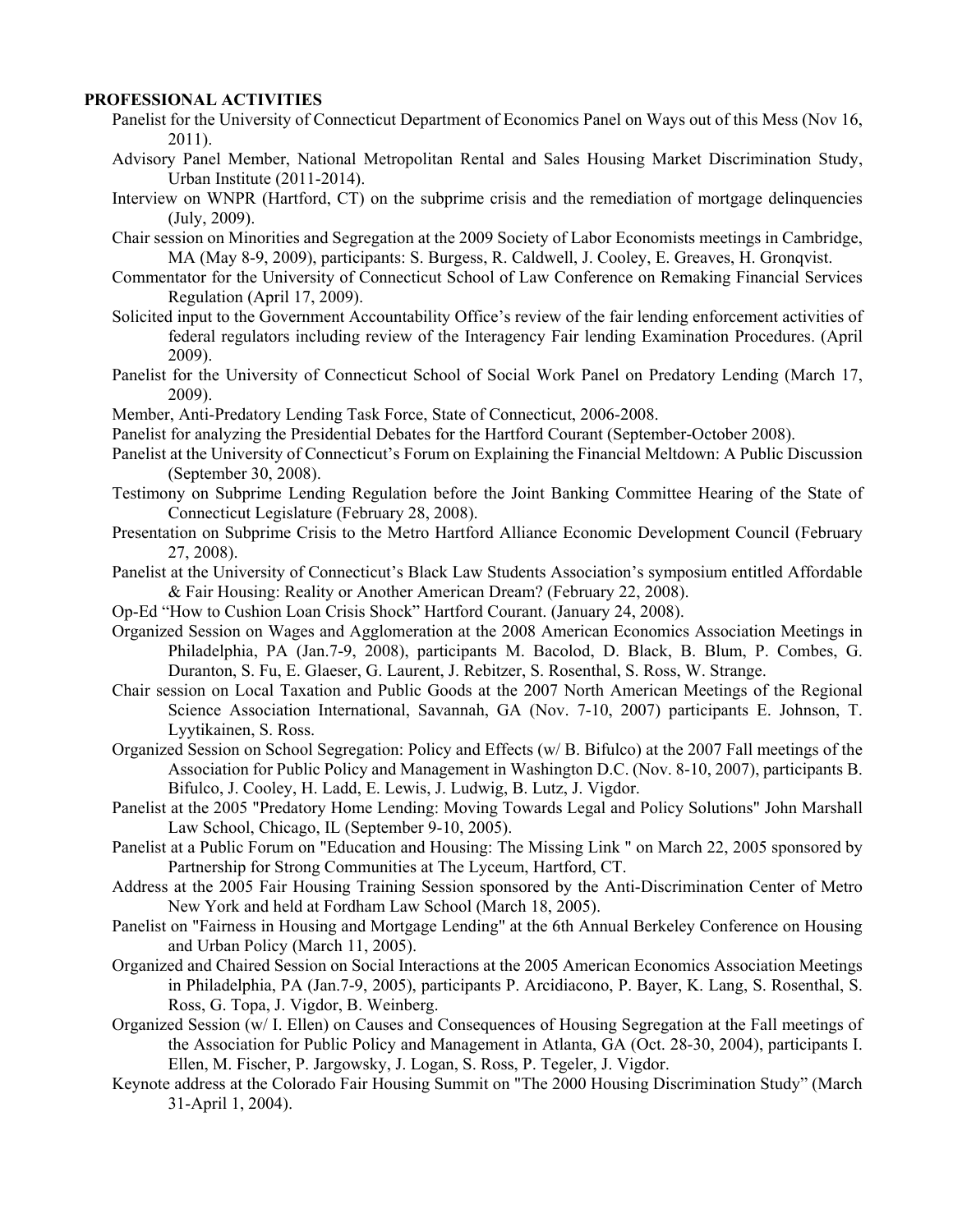### **PROFESSIONAL ACTIVITIES**

- Chair session on State and Local Public Economics at the 2000 Southern EconomicAssociation Annual meetings in San Antonio, participants G. Hoover, J. Rork, and S. Ross.
- Keynote address at the 24<sup>th</sup> Annual Fair Housing Conference of the Fair Housing Association of Connecticut on "The 2000 Housing Discrimination Study", Cromwell, CT, April 25, 2003.
- Op-Ed "The Full Story about Gaps in Homeownership" (w/ J. Yinger) Hartford Current (November 4, 2002). Organized Session on Local Public Finance Theory at the 2001 American Economics Association meetings in
	- New Orleans, particpants: P. Bayer, J. Brueckner, C. DeBartolome, D. Epple, A. Kessler, T. Nechyba, S. Ross, K. Scarf, H. Seig, V. Smith, D. Wildasin.
- Chair session on Discrimination at the 2000 American Real Estate and Urban Economics Association winter meetings in Boston, participants: A. Carswell, K. DeRango, D. Early, D. Frankel, S. Gabriel, E. Gould, H. Ladd, D. Myers, G. Painter, S. Peuquet, S. Ross, M. Turner, and J. Zax.
- Invited participant at a Research Roundtable on Making Fair Lending a Reality in the New Millennium hosted by the Fannie Mae Foundation in Washington D.C., June 30, 1999.
- Advisory Panel Member, the Urban Institute's Mortgage Testing Pilot Program for the Department of Housing and Urban Development (C-OPC-18572), 1999-2000.
- Organized session on Race and Urban Poverty at the 2000 American Economic Association meetings in Boston, participants: P. Beeson, C. Briem, D. Cutler, Y. Deng, G. Galster, E. Glaeser, S. Glendon, K. Ihlanfeldt, M. Kahn, J. Quigley, S. Ross, B. Scafidi, L. Shore-Sheppard, J. Vigdor, S. Wachter and B. Weinberg.
- Organized (w/ J. Enberg) session on Spatial Aspects of Urban Housing and Labor Markets at the 1998 American Real Estate and Urban Economics Association Winter Meetings in Chicago, participants: D. Coates, J. Enberg, D. Epple, R. Greenbaum, K. Hayes, C. Mayer, D. McMillen, J. Quigley, R. Petitte, S. Ross, H. Sieg, and L. Taylor.
- Organized and chaired session on Congestion at the 1997 at the American Real Estate and Urban Economics Association Winter Meetings in New Orleans, participants: A. Anas, R. Arnott, X. Chu, J. McDonald, S. Ross, K. Small, R. Voith, W. Wheaton, D. Wildasin, R. Xu, and J. Yinger.
- Participant at a symposium on The Effects of State and Local Public Policies on Economic Development at the Federal Reserve Bank of Boston, November 8, 1996.
- Discussant at the TRED Conference on Land Use and Transportation at the Lincoln Institute of Land Policy, October 11-12, 1996 in Cambridge, MA.
- Organized Rethinking America's Urban Policy: A Visit with Michael A. Stegman, Assistant Secretary, Department of Housing and Urban Development at the University of Connecticut and Trinity College on March 1, 1996.
- Invited participant at a symposium on Spatial and Labor Market Contributions to Earnings Inequality at the Federal Reserve Bank of Boston, November 8, 1996.

### **REVIEWING ACTIVITIES**

Refereeing: American Economic Review, American Economic Journal-Applied Economics, American Economic Journal-Economic Policy, Quarterly Journal of Economics, Econometrica, Journal of Political Economy, Review of Economic Studies, Review of Financial Studies, Review of Economics and Statistics, Journal of Monetary Economics, International Economic Review, European Economics Review, Journal of the European Economics Associate, Southern Economics Journal, Economic Inquiry, Economic Letters, Journal of Urban Economics, Regional Science and Urban Economics, Journal of Housing Economics, Journal of Public Economics, National Tax Journal, Journal of Public Economic Theory, Economic Theory, International Tax and Public Finance, Public Choice, Journal of Labor Economics, Journal of Human Resources, Labour Economics, Industrial and Labor Relations Review, Economics of Education Review, Journal of Population Economics, Journal of Economic Inequality, Journal of Banking and Finance, Journal of Money Credit and Banking, Journal of Law Economics and Organization, Journal of Behavior Economics and Organization, Review of Law and Economics, American Law and Economics Review, Journal of Empirical Legal Studies, Journal of Economic Surveys, Eastern Economic Journal, International Review of Economics, Emerging Markets Finance and Trade, Regulation and Government, American Sociological Review, Social Forces, Social Problems, City and Community, Social Science Quarterly, Social Science Research, Sociological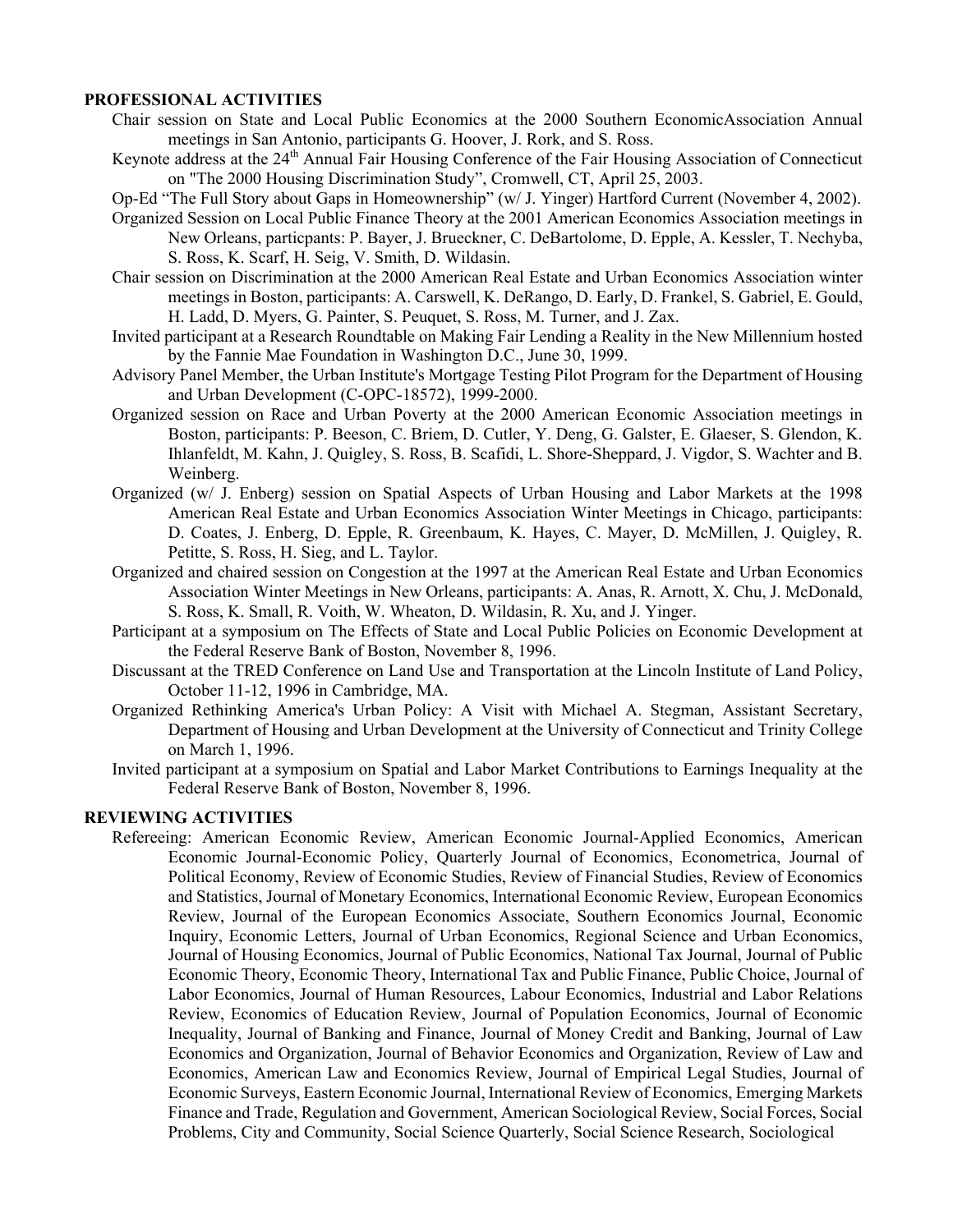### **REVIEWING ACTIVITIES**

Methods Research, Journal of the American Planning Association, Journal of Planning, Education and Research, Environment and Planning A, Public Administration Review, Journal of Policy Analysis and Management, Education Finance and Policy, Education Policy, Public Budgeting and Finance, Urban Studies, Housing Studies, Journal of Regional Science, Journal of Economic Geography, Journal of Regional Studies, Annals of the Regional Science, Papers in Regional Science, Review of Regional Studies, Land Economics, Economic Development Quarterly, Urban Geography, Journal of Urban Affairs, Urban Affairs Review, Journal of Real Estate Finance and Economics, Real Estate Economics, Journal of Real Estate Research, Journal of Housing Research, Housing Policy Debate, International Journal of Manpower, International Migration, CESIfo Economic Studies, Journal of Empirical Legal Studies, Statistics Politics and Policy, PLOS One, Proceedings of the National Academy of Sciences

- Proposal Reviewing: National Science Foundation-Economics Program, National Science Foundation-Geography and Regional Science Program, National Science Foundation-Law and Social Sciences Program, Center for Economic Studies, Department of Housing and Urban Development, FannieMae Foundation, The Urban Institute, The Russell Sage Foundation, Social Science and Humanities Research Council of Canada, Israeli Science Foundation.
- Promotion and/or Tenure Reviews: American University of Sharjah, Barnard College at Columbia University, Georgia State University, Carnegie Mellon University, Clark University, London School of Economics, Cornell University, New School for Social Research, Syracuse University, Tufts University, University of Massachusetts-Dartmouth, University of South Carolina, Wichita State University.

- Presented "Identification and Counterfactuals for Program Evaluation of Career and Technical Education" at the 2021 American Educational Research Association Annual Meetings, Virtual (April 9-11, 2021).
- Presented "Initial Industry Choices and Long-Term Growth in Earnings" and "The Effects of Career and Technical Education: Connecticut Technical High School System" at the 2020 American Economic Association Annual Meetings, Virtual (Jan 3-5, 2021).
- Seminar "Endogenous Driving Behavior in Tests of Racial Profiling in Police Traffic Stops" at the Federal Reserve Bank of Philadelphia, PA (Oct 22, 2020).
- Seminar "Information Value of Property Description: A Machine Learning Approach" at University of Pittsburgh and Carnegie Mellon University Applied Microeconomics Seminar (Sep 1, 2020).
- Seminar "The Effects of Career and Technical Education: Evidence from the Connecticut Technical High School System" at Clark University (Jan 27, 2020).
- Presented "The Effects of Career and Technical Education: Evidence from the Connecticut Technical High School System" at the National Bureau of Economic Research Education Program Meeting (Nov 14- 15, 2019).
- Presented "Foreclosure Spillovers in Broad Neighborhoods" at the Urban Economics Association Meetings, Philadelphia, PA (Oct 11-12, 2019).
- Seminar "The Effects of Career and Technical Education: Evidence from the Connecticut Technical High School System" at the University of Rochester (Sep 17, 2019).
- Seminar "The Returns to Ability and Experience in High School Labor Markets" at the Federal Reserve Bank of Dallas (Jun 20, 2019).
- Presented "The Returns to Ability and Experience in High School Labor Markets" at the Housing-Urban-Labor-Macro Meetings University of California-Santa Barbara (April 3-4, 2019).
- Presented "Neighborhood Effects on Criminal Activity" at the 2019 NYU Wagner School Conference on Race, Crime, and Policing New York University (March 29, 2019)
- Presented "Addressing Seasonality in Veil of Darkness Tests for Discrimination" at the American Economics Association Meetings, Atlanta, GA (Jan 5-7, 2019).
- Presented "The Effects of Negative Equity on Children's Educational Outcomes" at the Urban Economics Association Meetings, New York, NY (Oct 12-13, 2018).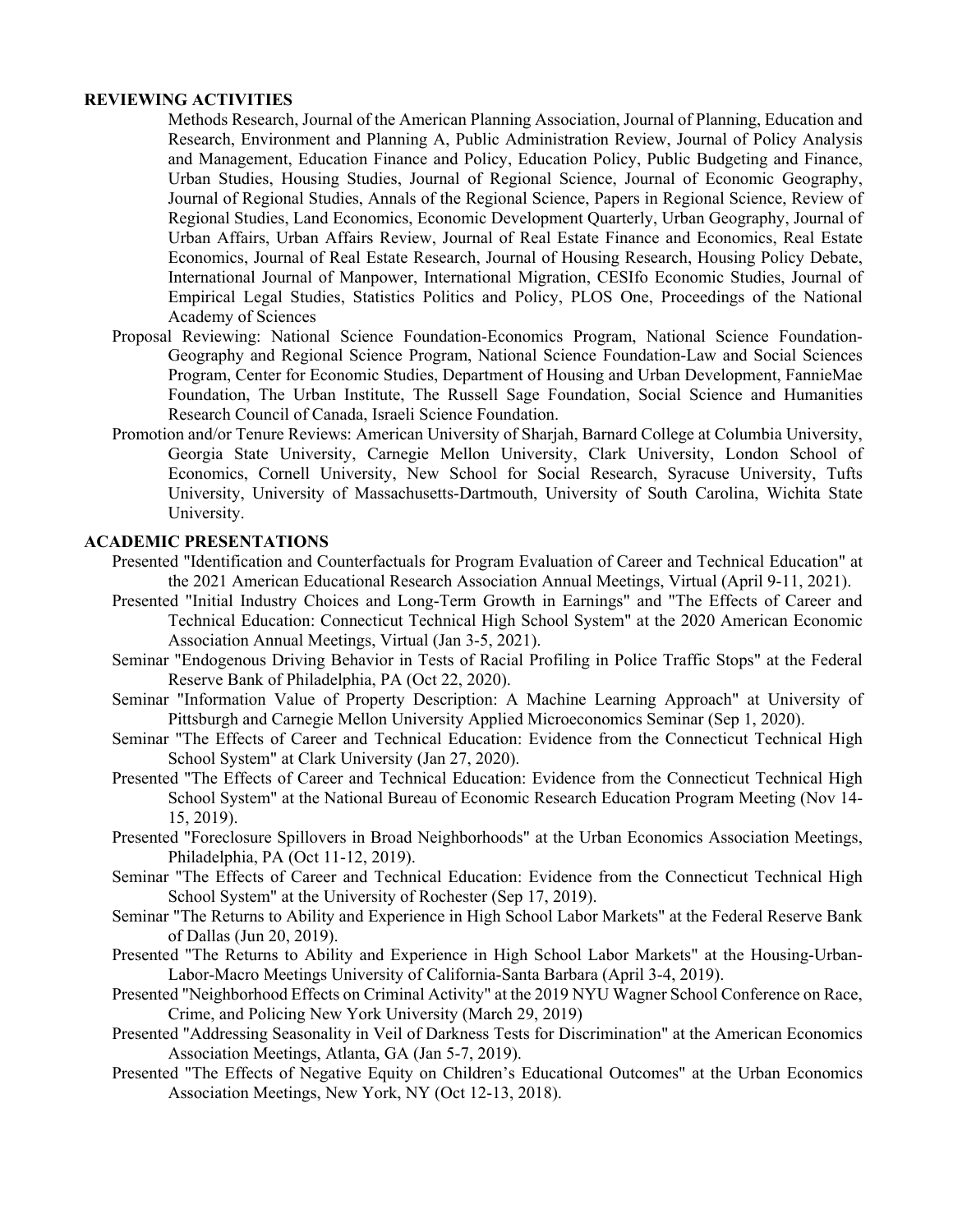- Seminar "The Effects of Negative Equity on Children's Educational Outcomes" at the Federal Reserve Bank of Cleveland (Jun 13, 2018).
- Presented "Mortgage Lending Discrimination: Lessons Learned from Research and Practice" at the Research Symposium on Fair Housing, Federal Reserve Bank of Philadelphia (Mar 17, 2018).
- Seminar "Foreclosure clusters and high cost lending" at the New England Study Group seminar series, Federal Reserve Bank of Boston (Feb 21, 2018).
- Presented "Veil of darkness tests for racial profiling in traffic stops when minority motorists respond to visibility" at the National Bureau of Economic Research Summer Institute Law and Economics Workshop, Cambridge, MA (July 23-24, 2017).
- Presented "Foreclosure clusters and high cost lending" at the Housing-Urban-Labor-Macro Conference, Federal Reserve Bank of St. Louis (Mar 31, 2017).
- Presented "Veil of darkness tests for racial profiling in traffic stops when minority motorists respond to visibility" at the Urban Economics Association Minneapolis, MN (November 9-12, 2016).
- Seminar "Foreclosure clusters and high cost lending" at the Federal Reserve Bank of New York (Mar 22, 2016).
- Seminar "Foreclosure clusters and high cost lending" at the Furman Center New York University (Mar 1, 2016).
- Presented "Partners in crime: The role of schools and neighborhoods in youth crime" at the National Bureau of Economic Research Summer Institute Economics of Crime Workshop, Cambridge, MA (July 23- 24, 2015).
- Seminar "Foreclosure Clusters and High Cost Lending" at the Federal Reserve Bank of Kansas City (May 30, 2015).
- Seminar "Partners in crime: The role of schools and neighborhoods in youth crime" at the University of Houston (April 21, 2015).
- Seminar "Partners in crime: The role of schools and neighborhoods in youth crime" at the University of Rochester (March 17, 2015).
- Presented "The Financial Vulnerability of Minority Homeowners: Evidence from the Recent Financial Crisis" at the American Economics Association Meetings (Jan 3-5, 2015).
- Presented "Subprime Lending and Foreclosures" at the Econometric Society Winter meetings (Jan 3-5, 2015).
- Presented "Sequential Strategic Openings of US Multiline Department Stores" at the American Real Estate and Urban Economics Winter Meetings (Jan 3-5, 2015).
- Seminar "The Effects of Negative Equity on Children's Educational Outcomes" at the University of Georgia (October 23, 2014).
- Seminar "The Housing and Educational Consequences of the School Choice Provisions of NCLB: Evidence from Charlotte, NC" at Federal Reserve Bank of Cleveland (June 3, 2014).
- Presented "Change and Persistence in the Economics Status of Neighborhoods and Cities" at the Handbook of Regional and Urban Economics Conference, Toronto, CA (May 9-10, 2014)
- Seminar "The Housing and Educational Consequences of the School Choice Provisions of NCLB: Evidence from Charlotte, NC" at West Virginia University (April 4, 2014).
- Presented "Sequential Strategic Openings of US Multiline Department Stores" at the Urban Economics Association Atlanta, GA (November 13-15, 2013).
- Presented "The Determinants and Consequences of Friendship Composition" at the National Bureau of Economic Research Education and Children Program Meeting (May 9-10, 2013).
- Seminar "The Financial Vulnerability of Minority Homeowners: Evidence from the Recent Financial Crisis" at the Federal Reserve Bank of Atlanta (April 4, 2013).
- Presented "Workplace Agglomeration and Social Network Segregation: Labor Market Returns by Race" and "Accounting for the Growth in Residential Leverage in the 2000s" at the American Economics Association Meetings, San Diego, CA (Jan 4-6, 2013).
- Presented "Workplace Agglomeration and Social Network Segregation: Labor Market Returns by Race " at the Housing-Urban-Labor-Macro Conference, Federal Reserve Bank of Chicago (Oct 5-6, 2012).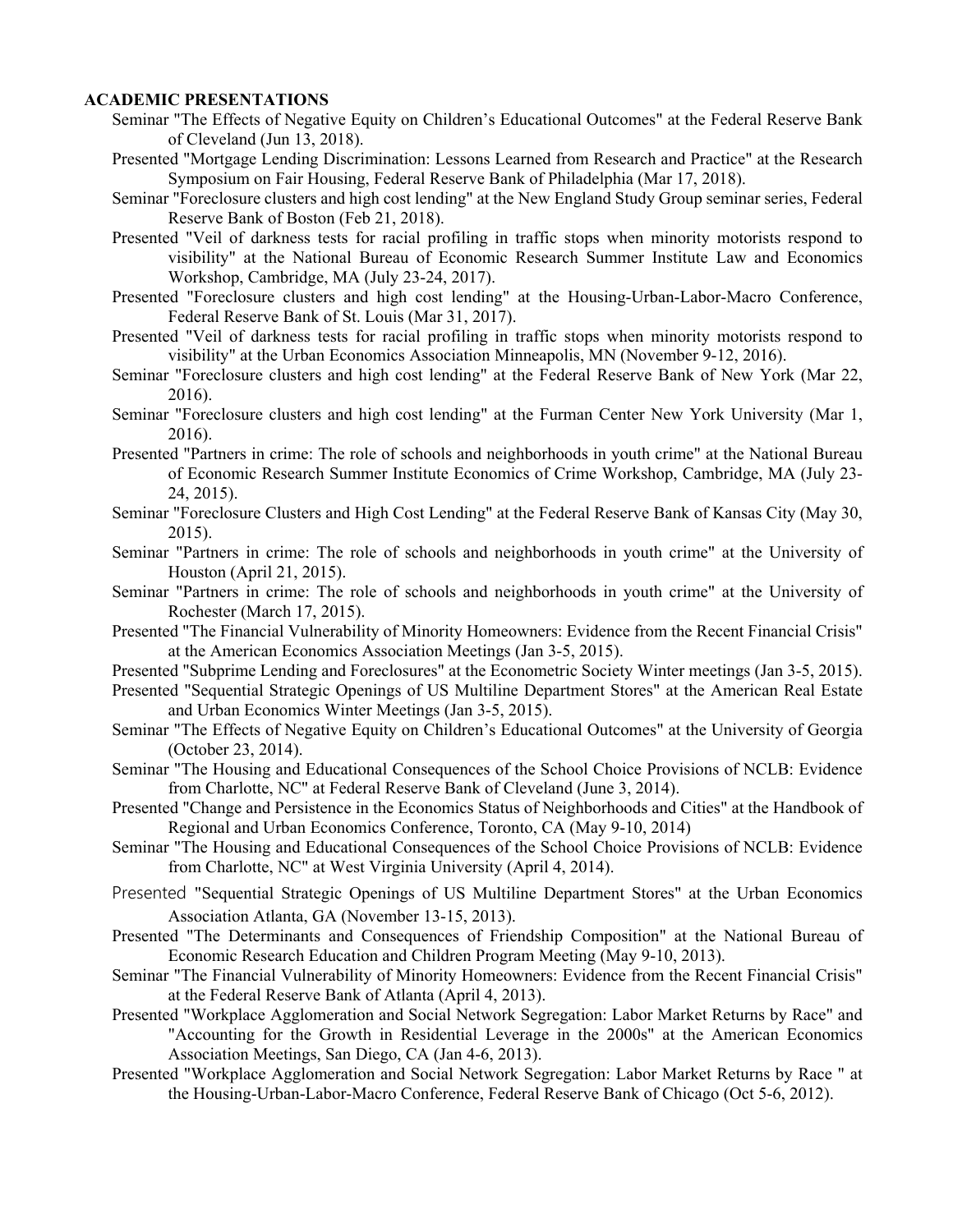- Presented "The Financial Vulnerability of Minority Homeowners: Evidence from the Recent Financial Crisis" at the National Bureau of Economic Research Summer Workshop on Housing and the Financial Crisis, Cambridge, MA (July 24-25, 2012).
- Seminar "Workplace Agglomeration and Social Network Segregation: Labor Market Returns by Race" at SERC, London School of Economics (Mar 16, 2012).
- Seminar "Workplace Agglomeration and Social Network Segregation: Labor Market Returns by Race" at the CPB Netherlands Bureau for Economic Policy Analysis (Mar 14, 2012).
- Seminar "Estimating the Effects of Friendship Networks on Health Behaviors of Adolescents" at CReAM, University College London (Mar 12, 2012).
- Presented "Race, Mortgage Lending and Credit Market Outcomes" at the Weimer School of Advanced Studies in Real Estate and Land Economics, Homer Hoyt Institute, West Palm Beach, FL (Jan 13-15, 2012).
- Presented "Agglomeration, Segregation, and Information Networks" at the North American Meetings of the Regional Science Association International, Chicago, IL (Nov 9-12, 2011).
- Presented "Housing Price Appreciation and Mortgage Underwriting" at the Weimer School of Advanced Studies in Real Estate and Land Economics, Homer Hoyt Institute, West Palm Beach, FL (May 13- 15, 2011).
- Presented "Agglomeration, Segregation, and Information Networks" at the Greater Boston Area Urban and Real Estate Economics Seminar, Boston, MA (April 15, 2011).
- Presented "Estimating the Effects of Friendship Networks on Health Behaviors of Adolescents" at the North American Meetings of the Regional Science Association International, Denver, CO (Nov 10-13, 2010).
- Presented "Estimating the Effects of Friendship Networks on Health Behaviors of Adolescents" at the National Bureau of Economic Research Summer Workshop on Health Economics, Cambridge, MA (July 26- 27, 2010).
- Seminar "Wage premia in employment clusters: Agglomeration economies, worker heterogeneity, and racial differences in commpensation" at the Applied Microeconomics Workshop Ohio State University (Jun 3, 2010).
- Seminar on "Is the median voter decisive? Evidence of 'Ends against the Middle' from referenda voting" at the Applied Micro Workshop, Carnegie Mellon University (Mar 16, 2010).
- Seminar "Wage premia in employment clusters: Agglomeration economies or worker heterogeneity" at the Labor Economics Workshop, University of Wisconsin-Madison (Oct 19, 2009).
- Seminar "Bank Capital Structure and Capital Regulation" at the Federal Reserve Bank of Boston (May 5, 2009).
- Seminar "The Effect of Classmate Characteristics on Individual Outcomes: Evidence from the Add Health" at the Federal Reserve Bank of New York (Apr 16, 2009).
- Seminar "Economics and Ideology: Causal Evidence of the Impact of Income on Support for Redistribution and Other Proposals" at the Federal Reserve Bank of Boston (Apr 1, 2009).
- Presented "The Effect of Classmate Characteristics on Individual Outcomes: Evidence from the Add Health" at the American Education and Finance Association, Nashville, TN (Mar 19-21, 2009).
- Presented "Why Are Ghetto's Bad: Examining the Role of Educational Experiences" at the North American Meetings of the Regional Science Association International, Brooklyn, NY (Nov 19-22, 2008).
- Seminar on "The Effect of Classmate Characteristics on Individual Outcomes: Evidence from the Add Health" at the Department of Economics, Tufts University (Sep 25, 2008).
- Seminar on "Wage premia in employment clusters: Agglomeration economies or worker heterogeneity" at the Applied Microeconomics Workshop, Duke University (Sep 2, 2008).
- Seminar on "Economics and Ideology: Causal Evidence of the Impact of Income on Support for Redistribution and Other Proposals" at the Department of Economics, Clark University (Apr 7, 2008).
- Presented "Understanding racial segregation: What is known about the effect of housing discrimination?" Federal Reserve Bank of Philadelphia and Penn Institute for Urban Research conference on How Does Place Matter? in Philadelphia, PA (Mar 26-28, 2008).
- Presented "Wage premia in employment clusters: Agglomeration economies or worker heterogeneity" at the 2008 American Economics Association Meetings in Philadelphia, PA (Jan.7-9, 2008).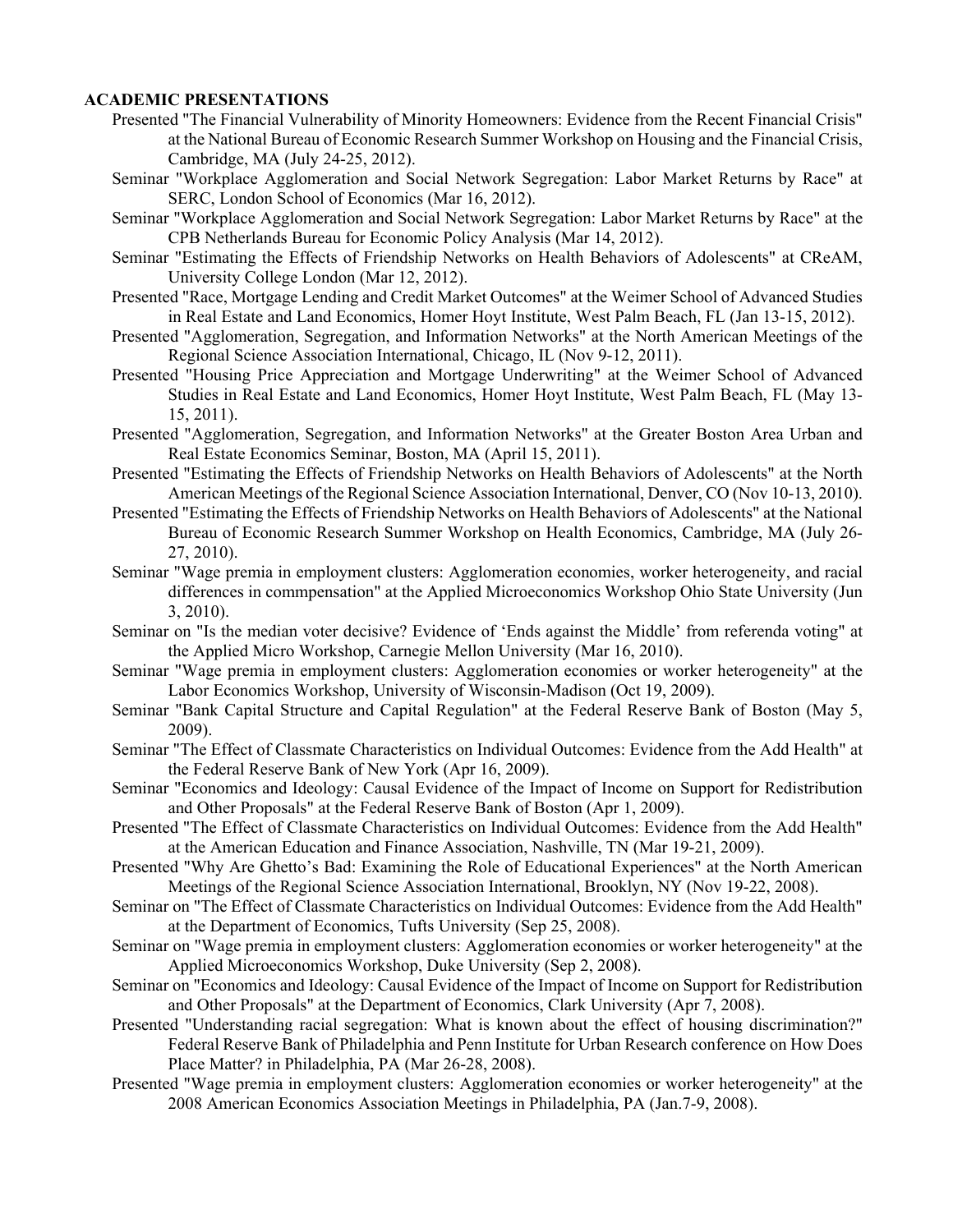- Seminar on "The effect of public school choice on those left behind: Evidence from Durham, NC" at Yale Labor Public Lunch, Yale University (Dec 3, 2007).
- Seminar on "Should we believe the decisive voter model?" at Public Economics Seminar, Cornell University (Nov 27, 2007).
- Presented "Should we believe the decisive voter model?" at the North American Meetings of the Regional Science Association International, Savannah, GA (Nov 7-10, 2007).
- Seminar on "Wage premia in employment clusters: Agglomeration economies or worker heterogeneity" at Yale Applied Microeconomics Summer Workshop, Yale University (Jul 12, 2007).
- Presented "Public school choice and integration: Evidence from Durham, NC" at the Society of Labor Economists Annual Meeting in Chicago (May 4-5, 2007).
- Seminar on "Wage premia in employment clusters: Agglomeration economies or worker heterogeneity" at MIT Center for Real Estate, Massachusetts Institute of Technology (Mar 27, 2007).
- Seminar on "Identifying individual and group effects in the presence of sorting: A neighborhood effects application" at the Department of Economics, Binghamton University-SUNY (Feb 9, 2007).
- Seminar on "Identifying individual and group effects in the presence of sorting: A neighborhood effects application" at the Department of Economics, Wesleyan University (Jan 31, 2007).
- Presented "Place of work and place of residence: Informal hiring networks and labor market outcomes", "Wage premia in employment clusters: Agglomeration economies or worker heterogeneity", "The location of the poor in a metropolitan area: Positive and normative analysis" at the North American Meetings of the Regional Science Association International, Toronto, CA (Nov 16-18, 2006).
- Presented "Identifying individual and group effects in the presence of sorting: A neighborhood effects application" at the Society of Labor Economists Annual Meeting in Cambridge, MA (May 5-6, 2006).
- Seminar on "Identifying individual and group effects in the presence of sorting: A neighborhood effects application" at the Wharton School of Business, University of Pennsylvania (Mar 17, 2006).
- Seminar on "Identifying individual and group effects in the presence of sorting: A neighborhood effects application" at the Goldman School of Public Policy, University of California-Berkeley (Mar 8, 2006).
- Seminar on "Mortgage lending in Chicago and Los Angeles: A paired testing study of the pre-application process" at the Federal Reserve Bank of San Francisco (Mar 7, 2006).
- Seminar on "Deposit insurance, bankruptcy risk, and the optimal capital structure of banks" at the Haas School of Business, University of California-Berkeley (Mar 6, 2006).
- Presented "Which school attributes matter? The influence of school district performance and demographic composition on property values" at the American Economics Association Meetings in Boston, MA (Jan 6-8, 2006).
- Seminar on "Mortgage lending in Chicago and Los Angeles: A paired testing study of the pre-application process" at the Labor and Population Workshop Yale University (Dec 2, 2005).
- Presented "Which school attributes matter? The influence of school district performance and demographic composition on property values" at the Southern Economics Association Meetings in Washington, DC (Nov 21-23, 2005).
- Presented "Urban unemployment and residential location choice" at the Department of Housing and Urban Development (Nov 21, 2005).
- Presented "Urban unemployment and residential location choice" at the University of Wisconsin-Madison Fall Real Estate Research Conference (Nov 11-12, 2005).
- Seminar on "The role of information externalities in mortgage lending: An examination of Connecticut depository lenders" at the Labor-Public Finance Lunch Yale University (Sep 12, 2005).
- Presented "Views on exogenous shocks and the dynamics of city growth" at the Federal Reserve Bank of New York conference on Urban Dynamics in New York City (Apr 22, 2005).
- Seminar on "Mortgage lending in Chicago and Los Angeles: A paired testing study of the pre-application process" at the University of Colorado (Apr 8, 2005).
- Presented "Place of work and place of residence: Informal hiring networks and labor market outcomes" and "Urban unemployment and residential location choice" at the 2005 meetings of the American Economics Association in Philadelphia, PA (Jan 7-9, 2005).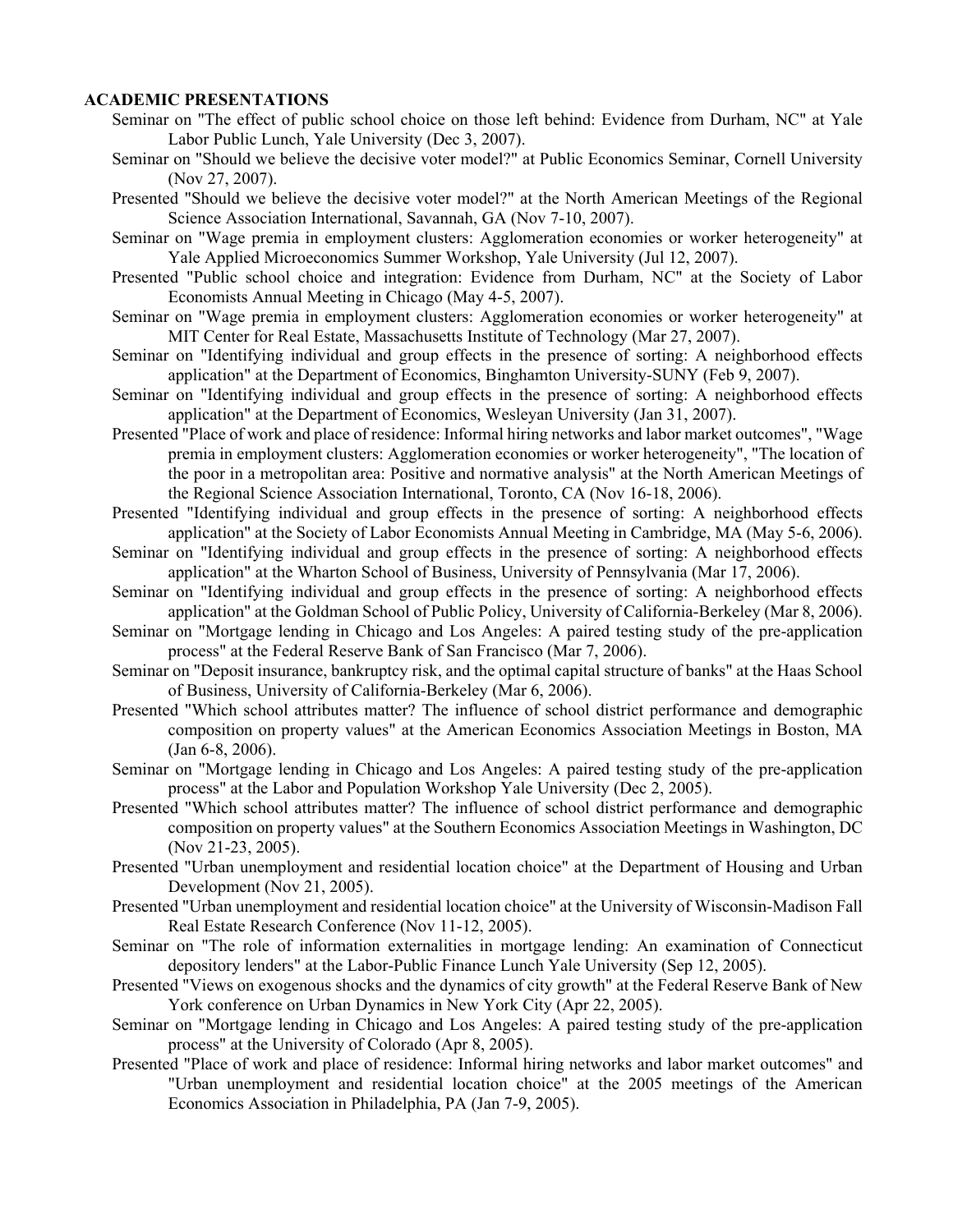- Presented "Allocation of borrowers across prime and subprime market: The role of proximity on access to banking services" and "Changes in discrimination against Black homebuyers between 1989 and 2000: Exploring inter-metropolitan variation" at the 2005 meetings of the American Real Estate and Urban Economics Association in Philadelphia, PA (Jan 7-9, 2005).
- Presented "Changes in discrimination against Black homebuyers between 1989 and 2000: Exploring intermetropolitan variation" at the 2004 Fall meetings of the Association of Public Policy and Management meetings in Atlanta, GA (Oct 28-30, 2004).
- Presented "Effort, location, and urban unemployment" at the Society of Labor Economists Annual Meeting in San Antonio, TX (Apr 30-May 1, 2004).
- Presented "Changes in discrimination against Black homebuyers between 1989 and 2000: Exploring intermetropolitan variation" at the National Fair Housing Research and Policy Forum in Washington, DC (Mar 12-13, 2004).
- Seminar on "Place of work and place of residence: Informal hiring networks and labor market outcomes" at Southern Methodist University (Nov 24, 2003).
- Presented "Schools and Housing markets: An examination of changes in school segregation and performance" at the Southern Economics Association Meetings in San Antonio, TX (Nov 21-23, 2003).
- Presented "Housing discrimination in metropolitan America: Lessons from paired testing research." at the Fall meetings of the Association for Public Policy and Management in Washington D.C. (Nov 6-8, 2003)
- Presented "Other things being equal: A paired testing study of discrimination in mortgage lending" at an invited session of the American Statistical Association in San Fransisco, CA (Aug 3-7, 2003).
- Presented "Schools and Housing markets: An examination of changes in school segregation and performance" at the Federal Reserve Bank of Chicago symposium on Understanding Isolation and Change in Urban Neighborhoods (Apr 11, 2003).
- Seminar on "Other things being equal: A paired testing study of discrimination in mortgage lending" at the Federal Reserve Bank of Chicago (Apr 2003).
- Seminar on "Schools and Housing markets: An examination of changes in school segregation and performance"at the University of Southern California (Mar 2003).
- Seminar on "Schools and housing markets: An examination of changes in school segregation and performance" at the Federal Reserve Bank of Boston (Mar 2003).
- Presented "Housing prices, test scores, and the racial and ethic composition of schools" at the Lincoln Land Institute Seminar on Land Markets and Regulation (Jul 10-12, 2002).
- Presented "What is known about testing for discrimination: The interface between enforcement and research" at the National Research Council Panel on Methods for Assessing Discrimination, (Jul 1-3, 2002).
- Seminar on "Segregation and Racial Preferences: An Analysis of Choice based on Satisfaction and Outcome Measures" at Georgia State University (Apr 2002).
- Seminar on "Loan denied: What is known about discrimination in mortgage lending" at Yale School of Law (Mar 2002).
- Presented "Segregation and Racial Preferences: An Analysis of Choice based on Satisfaction and Outcome Measures" at Discrimination and Unequal Outcomes sponsored by ADRES/CEPR/University of Maine in LeMans, France (Jan 17-20, 2002).
- Presented "Race and access to mortgage credit" at the 2002 American Real Estate and Urban Economics Association Meetings in Atlanta, GA.
- Presented "Neighborhood attributes, residential location, and employment access" at the Lincoln Land Institute International Seminar on Segregation in the City (Jul 28, 2001).
- Presented "Now you see it, now you don't: Why some homes are hidden from black buyers" at the Weimer School of Advanced Studies in Real Estate and Land Economics (May 20, 2001).
- Presented "The overlap of community income distributions in a metropolitan area" at the 2001 American Economic Association Meetings in New Orleans, LA.
- Presented "Now you see it, now you don't: Why some homes are hidden from black buyers" at the 2001 American Real Estate and Urban Economics Association Meetings in New Orleans, LA.
- Presented "Paired Testing and the 2000 Housing Discrimination Study" at the National Research Council Workshop on Measuring Discrimination, (Sep 2000).